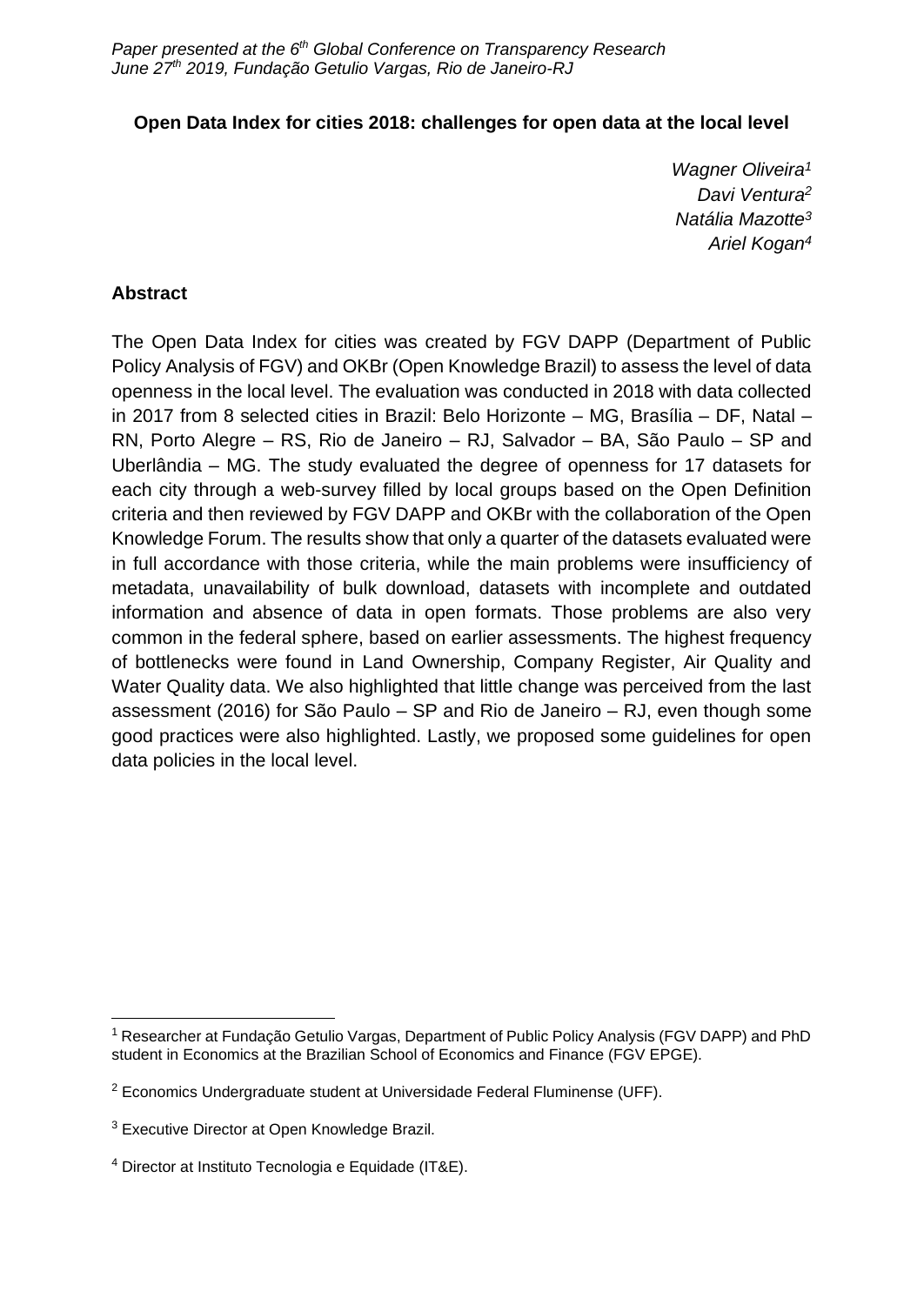## **1. Introduction**

"Data is open if anyone is free to access, use, modify, and share it — subject, at most, to measures that preserve provenance and openness" (OKFN, 2006). The Open Knowledge Foundation developed the global Open Data Index (ODI) to compare countries in terms of their ability to open data to citizens, to the press and to the civil society. The information used to compose the index is gathered through a crowdsourced platform, that is, through the contribution of local agents connected to the OKFN network in each country, and then reviewed by specialists in open data in each country, generating a ranking of countries as the result.

The goal of the index is to evaluate the state of open data policies in each country, taking into account all of its characteristics: the type of data released, the formats, how easy it is to access data, the transformation of data into information, and more. The index evaluates several dimensions, such as public finance, socioeconomic, legislative and electoral data, public services, geolocated information and environmental indicators. Therefore, the index offers a parameter of reference about the ability to provide open data for all countries, presenting this information in a clear, easy-to-understand and easy-to-use way.

The global index, which had already been built for 2013, 2014 and 2015, had its data collection for Brazil in 2016 (OKFN, 2016) carried out by Open Knowledge Brazil (OKBr) and by the Department of Public Policy Analysis of Fundação Getulio Vargas (FGV DAPP), leading to the elaboration of the report "Open Data Index for Brazil" (RUEDIGER et al, 2017a). This publication pointed out the main bottlenecks found by Brazilian open data initiatives and highlighted good practices that may be replicated by the public administration. The main finding of the study was that Brazil can be considered a country with advanced openness and publication of information, but it still needs to develop in some aspects regarding easy access and the ability to promote understanding from data.

In addition to the global index, which compares countries, the index was replicated in 2016 for the subnational sphere: cities. In its Brazilian iteration, the methodology was adapted to be compatible with the reality in Brazilian cities. In this process, we highlight the existing dimensions of the index for cities and the inclusion of new, important dimensions for the situation of Brazilian municipalities: transportation, crime and education.

A pilot version of the project was carried out in São Paulo and in Rio de Janeiro, generating two reports (RUEDIGER et al, 2017b; 2017c), which were presented in events in each city, mobilizing the community and local authorities around the theme. The practical results of the ODI evaluation could be felt, for example, in statements by public authorities in which they revealed their interest in understanding how to improve the quality of their open databases.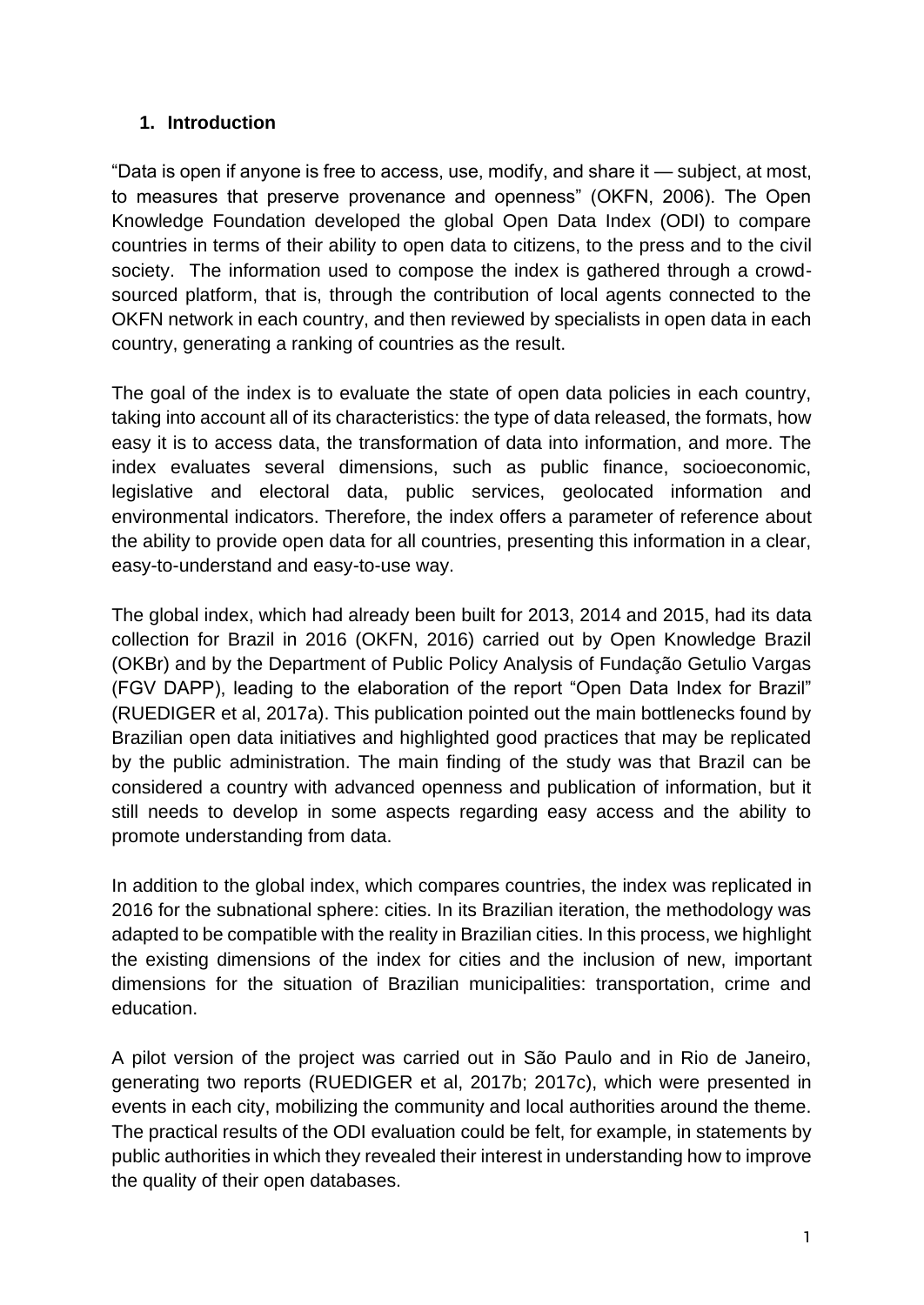This process led to an expansion into other Brazilian cities in 2017. To that end, a mapping was conducted of people and organizations interested in gathering data for Open Data Index in other municipalities. An initial set of ten cities was chosen by OKBr and by FGV DAPP to closely monitor the process of data collection and review, in addition to the cities of São Paulo and Rio de Janeiro, whose evaluation parameters would be updated. The criteria used were mainly the ability of the local teams to carry out the required tasks and the regional distribution.

In this process, it is natural that some cities do not go through to the end, which led the results presented in this report to contain a total universe of eight cities: Belo Horizonte-MG, Brasília-DF, Natal-RN, Porto Alegre-RS, Rio de Janeiro-RJ, Salvador-BA, São Paulo-SP and Uberlândia-MG.

Therefore, this study presents the results of the ODI evaluation for cities in 2017/2018. The following section will discuss aspects of the methodology used for this evaluation, and the section after that will discuss the consolidated results of the data collections carried out by the local groups and reviewed by the FGV DAPP and OKBr teams. This input may be useful in the elaboration of guidelines for open data policies inside the scope of each city. Each dimension of the index will be detailed in order to highlight the good practices found and the main points requiring attention.

# **2. Methodology**

The Open Data Index (ODI) is an independent assessment of open government data publication from a civic perspective. The ODI allows different parties interested in open data to monitor the government's progress in releasing it, and enables governments to receive direct feedback from the users.

The detailed methodology can be found in Ruediger and Mazotte (2018). This section will be limited to some of the main aspects related mostly to the references for building the questionnaires, index scoring and interpretation of the results.

## **2.1. General aspects**

As any other comparative evaluation tool, the ODI tries to answer a question. In our case, the question is this: *How do governments around the world disclose open data?* Other important questions arise from this one, such as:

- Which governments readily disclose open data? Which governments still need to improve their publication of open data?
- Which dataset is the most open? Which dataset is the least open?
- Which aspects of open data are easier or more difficult to implement?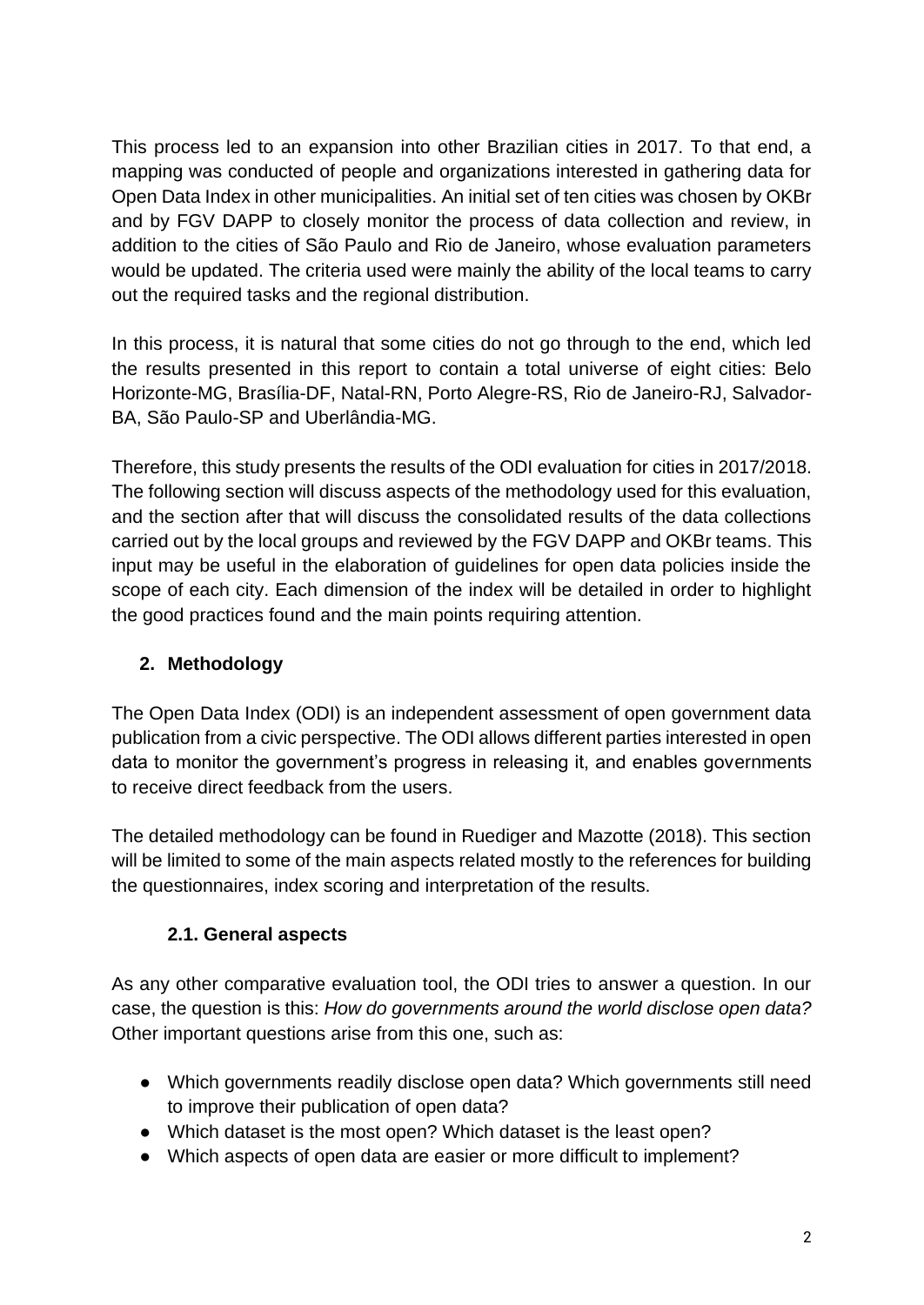By design, the ODI limits its assessment to the publication of government data. It does not assess other aspects of the common evaluation structure for open data, such as context, use, or impact. This focus allows the index to provide a standardized, robust and comparable open data evaluation for the Brazilian cities. The ODI observes only the characteristics of access and usability, without advancing, as of yet, towards the issue of data measurement quality.

We defined open data according to OKFN (2006), a set of principles which describes the openness of data and content. It is also simple and easy to operationalize. The only part of the methodology used in this study which is not completely in line with it is our assessment of "open, machine processable" formats. We attribute the maximum score to machine processable formats even if their source code is not open. In the Open Definition, the formats must be usable with at least one free, open source software. This means that the index favors the easy opening of data over the real opening of a format.

We understand that not all cities have the same political structure; therefore, it is possible that not all subnational governments produce the same data, since they are potentially subject to different laws and procedures. Therefore, the local ODI can evaluate the publication of city data that is not necessarily provided by the city's administration.

It is important to highlight that governments frequently disclose data in various websites and in many files and formats. If a given piece of data is doubly disclosed, we choose the one presenting the most complete database possible as the entity to evaluate, according to the requirements of what to evaluate in each dimension. In some cases, the reviewers cannot find a reference dataset because the data are divided into several files, formats and locations. In this case, they refer to the research for different files. It is important that the sum of these files contains all the data characteristics required.

## **2.2. The process**

There is a standard process supporting the data collectors and reviewers in order to reduce biased evaluation and personal judgment. The process includes data collection by a local team followed by a review that is jointly carried out by FGV DAPP and OKBr. After that, the results from the review come to the knowledge of the data providers and eventually go through a second review and reach a final result.

The index obtains its data through mass collaboration. For the cities index, we formed local groups in the interested cities, which underwent a selection process based on the criteria of regionalization and the team's competence. The selection led to a sample of 12 cities. However, some of them were not able to complete the data collection along the process, leaving a final sample of eight municipalities.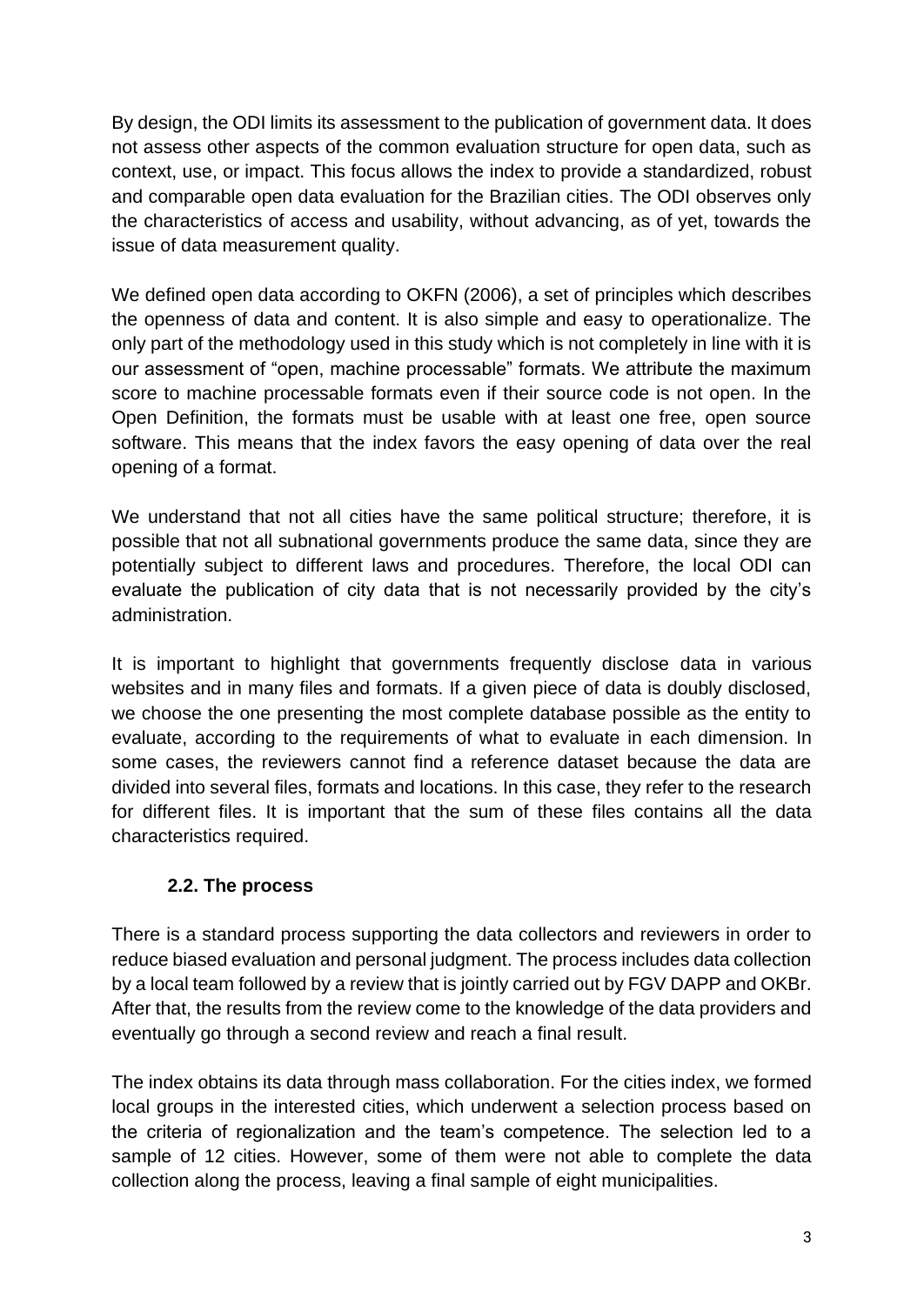Each team was composed of contributors interested in open government data who could assess the availability and quality of the open datasets in their respective locations. The teams learned about the data collection through publications on social networks, ongoing communications in the Open Government Data Forums (OKFN, 2018), and actively in the network, in conferences or events.

It is important to highlight the contextual nature of the ODI evaluation. The data was collected by the local groups between November and December 2017, and then reviewed in 2018. We took into account the state of open data in 2017 in order to keep consistency for comparisons between the cities. For that reason, databases which were created or released in 2018 were not considered for this evaluation.

To provide reliable and valid results, each data collection must be reviewed. To that end, OKBr, together with FGV DAPP, carried out an extensive review of the contents submitted, consulting with specialists in each area whenever necessary to ask questions and with specialists in open data through the discussion forum. The review included conversations with the local teams of data collectors, identifying potential inconsistencies. This process complied with the Open Definition guidelines and with the methodology of the index. The data collections which were finally accepted into the platform encompass the result of a systematic review and feedback from the local collectors.

We took the following steps to ensure review quality: First, we periodically visited the forums in order to incorporate and answer comments from the Open Knowledge community, including the data collection teams. Secondly, whenever possible, we carried out a comparison with the results from last year, checking whether the same origin URLs were used, whether there was any new open data initiative or whether something from last year was discontinued, identifying the reasons behind each change. This was done for São Paulo and Rio de Janeiro, which were part of the pilot. Finally, we carried out a verification together with the data collectors in order to refine some of the information presented. In this process, answers were changed and databases were resubmitted.

Once the results are released, the civil society and the government are invited to provide their opinion about the results and comment on how they believe we could improve the evaluation. This conversation stage stays open for a month after releasing the results, and the local authorities can submit change requests based on data available in the year of evaluation; in this case, 2017.

In general, policy makers and those responsible for the publication of open data make references to the results and publicly highlight their advancement in the index. In addition, the results indicate how each government can improve in their publication of open data.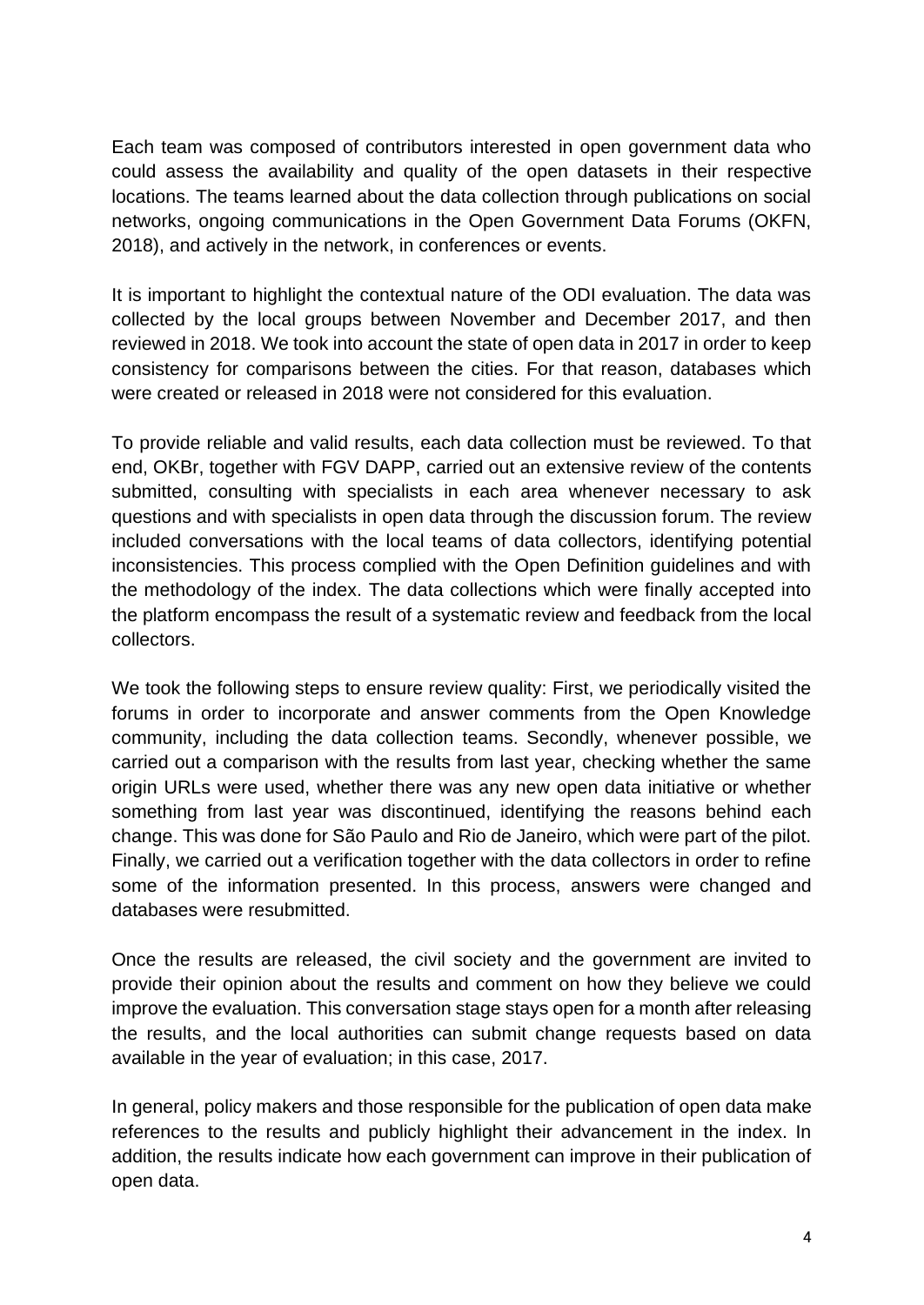### **2.3. Dimensions evaluated**

The ODI measures the openness of certain categories of data previously defined over the years by the international Open Knowledge community. The ODI evaluates open government data that has been proven useful for the public. Other types of open data that do not fit these categories were not considered in our evaluation.

The categories of data reflect relevant information for the civil society in general. The categories were developed collaboratively over the years together with specialists on each theme, including organizations which support open data in their respective fields. In some bases, we based our definition on international standards of data production and reports used by governments around the world. Next, we will present the sources used for each dimension. The specific characteristics mapped in each dimension and why we look at them can be viewed in Ruediger and Mazotte (2018).

The index for Government Budget and Government Spending was based on the Open Spending (OKFN, 2019) initiative. For Procurement, we based the analysis on the Open Contracting Partnership (2016). As for Election Results, the index referred to the Open Election Initiative by the National Democratic Institute (NDI, 2015). The category of Company Register is based on the Open Corporates (2019) initiative. The evaluation criteria for Land Ownership were jointly developed with Cadasta Foundation (CADASTA, 2019). The index developed the City Maps category based on a reference report by the United Nations Committee of Experts on Global Geospatial Information Management (UNGGIM, 2015) and the Administrative Boundaries dimension on FAO Global Administrative Unit Layers (GAUL) project (FAO, 2015), as well as on the United Nations Geographic Information Working Group (UNGIWG, 2006). For Locations, we used the Universal Postal Union (UPU, 2009) work. The research for City Statistics was based on the Open Data Watch (ODW, 2013) initiative. The Draft Legislation and City Laws categories were based on the National Democratic Institute (NDI, 2019) and the Declaration of Parliamentary Openness initiatives (OPENING PARLIAMENT, 2012). The definitions and standards from the World Health Organization were the main source for Air Quality (WHO, 2005) and Water Quality (WHO, 2017).

The local index has three new datasets compared to the global one, all of them based on previous work from FGV DAPP. Ruediger et al. (2016c) was the main source for Public Schools, elaborated from public data on education. The Public Transportation dimension was based on Ruediger et al. (2016b), elaborated from public data on urban mobility and the Crime Statistics dataset was based on FGV DAPP's Security and Citizenship line of applied research (RUEDIGER et al, 2016a; 2018a; 2018b).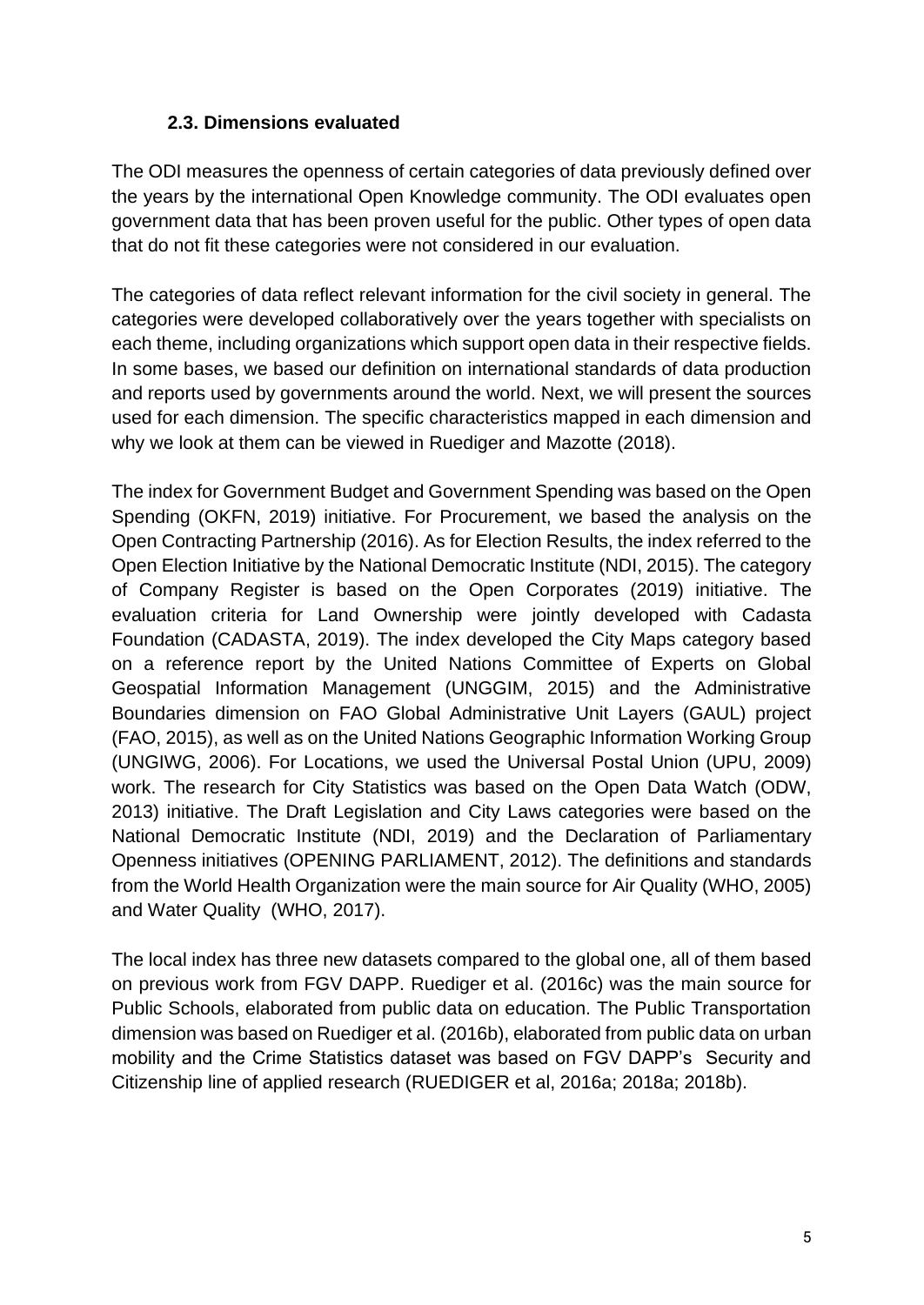### **2.4. Evaluated attributes and score**

Each dataset in each location is evaluated using a series of questions that assess the openness of the datasets based on the Open Definition (OKFN, 2006) and on the Open Data Charter (2015). Each research question measures a key legal, technical, or practical aspect of data openness. With that approach, we seek to reduce potential biased evaluations regarding single aspects of openness. The full questionnaire can be found in Ruediger and Mazotte (2018).

The structure of the questionnaire contains an initial section about the data collector, which is not scored; its goal is to develop an understanding about the profile of the local teams. After that, it contains questions about the evaluated datasets. In addition to answering multiple-choice questions, the data collector can make comments to explain aspects related to the process as well as clarify details, which is very useful when disclosing the results.

Table 1 below shows, on the left column, the original weight distribution of the global ODI, created by OKFN and used by Ruediger et al. (2017b, 2017c). The middle column shows the weights used this year, while the right column contains an explanation for the change. We must highlight that the sum of the scores in the old methodology was 90 and not 100. We understand that it would be more intuitive to use scores that summed up to 100; to reach this value, we assigned additional points to certain questions as described.

The changes were made after implementing the pilot, in which we detected some incompatibilities with the reality in Brazilian cities. For that reason, time comparison exercises must be carried out with caution. Each time this was done in this document, we recalculated the index from last year using the weights from this year, in order to have some notion of the evolution of the status of open data in the two cities which were part of the pilot.

An important note for this evaluation is that, in general, a lot of ambiguity is generated around the presentation of an open data license. While some datasets have explicit licenses (e.g. Creative Commons), others have textual declarations about the public domain or potential uses for the data; some of them do not have anything specific, but somehow indicate that the publication of the data complies with some legal system.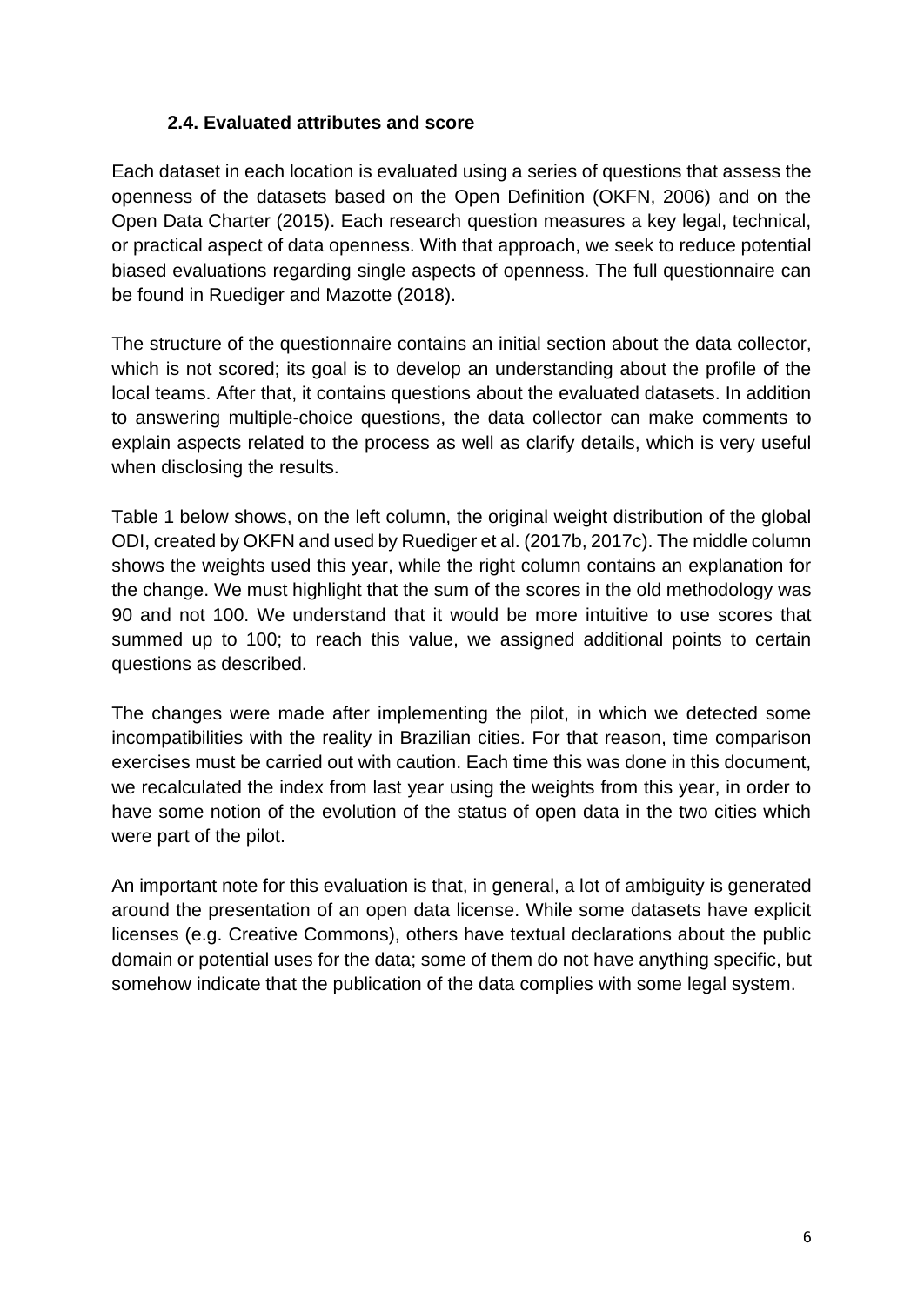| Table 1 - Weight changes applied to the 2017/2018 City ODI |  |  |
|------------------------------------------------------------|--|--|
|------------------------------------------------------------|--|--|

| Question                                                                 | Original<br>methodology | 2017/2018<br><b>City ODI</b><br>methodology | Reason                                                                                                                                                                                                                                                                               |
|--------------------------------------------------------------------------|-------------------------|---------------------------------------------|--------------------------------------------------------------------------------------------------------------------------------------------------------------------------------------------------------------------------------------------------------------------------------------|
| B <sub>2</sub> . Available with no<br>register or access request         | 15                      | 15                                          | No change. We kept a lower score<br>for considering that there are more<br>limiting aspects in the open<br>definition.                                                                                                                                                               |
| B4. Available free of<br>15<br>20<br>charge                              |                         |                                             | We assigned additional points to this<br>category for understanding that a<br>restriction in this aspect would be<br>very limiting to data openness (more<br>than in other criteria).                                                                                                |
| B5. Available for bulk<br>download                                       | 15                      | 20                                          | We assigned additional points to this<br>category due to the issue of<br>usability, which is very limited if the<br>download is not available in bulk.                                                                                                                               |
| B6. Available in an up-to-<br>date form                                  | 15                      | 15                                          | No change. We kept a lower score<br>for considering that there are more<br>limiting aspects in the open<br>definition.                                                                                                                                                               |
| B7. Available with an open<br>license or declaration of<br>public domain | 20                      | 10                                          | The existence of certain legal<br>provisions generates ambiguities<br>about the need to disclose a license<br>for public data in Brazil. For that<br>reason, we understand that this<br>aspect should receive a higher<br>weight.                                                    |
| B8. Available in an<br>open/machine<br>processable format                | 10                      | 20                                          | The open format is a very important<br>condition for defining openness. For<br>that reason, we understand that this<br>should be among the attributes with<br>the highest score. A limitation here<br>represents a strong restriction to the<br>usability and applicability of data. |

Source: elaborated by the authors.

Because Brazil has provisions such as the Law of Access to Information (Law 12.257/2011), the Fiscal Responsibility Law (Supplementary Law 101/2000), and others, many information providers exempt themselves from clarifying the potential uses of their data, since they understand that this is already done through the legal provisions. For that reason, the evaluation focused on cases in which there was a very clear use restriction (patent protection or declaration of data republication limitations) to give a negative answer to this question, even though this was not a very frequent issue.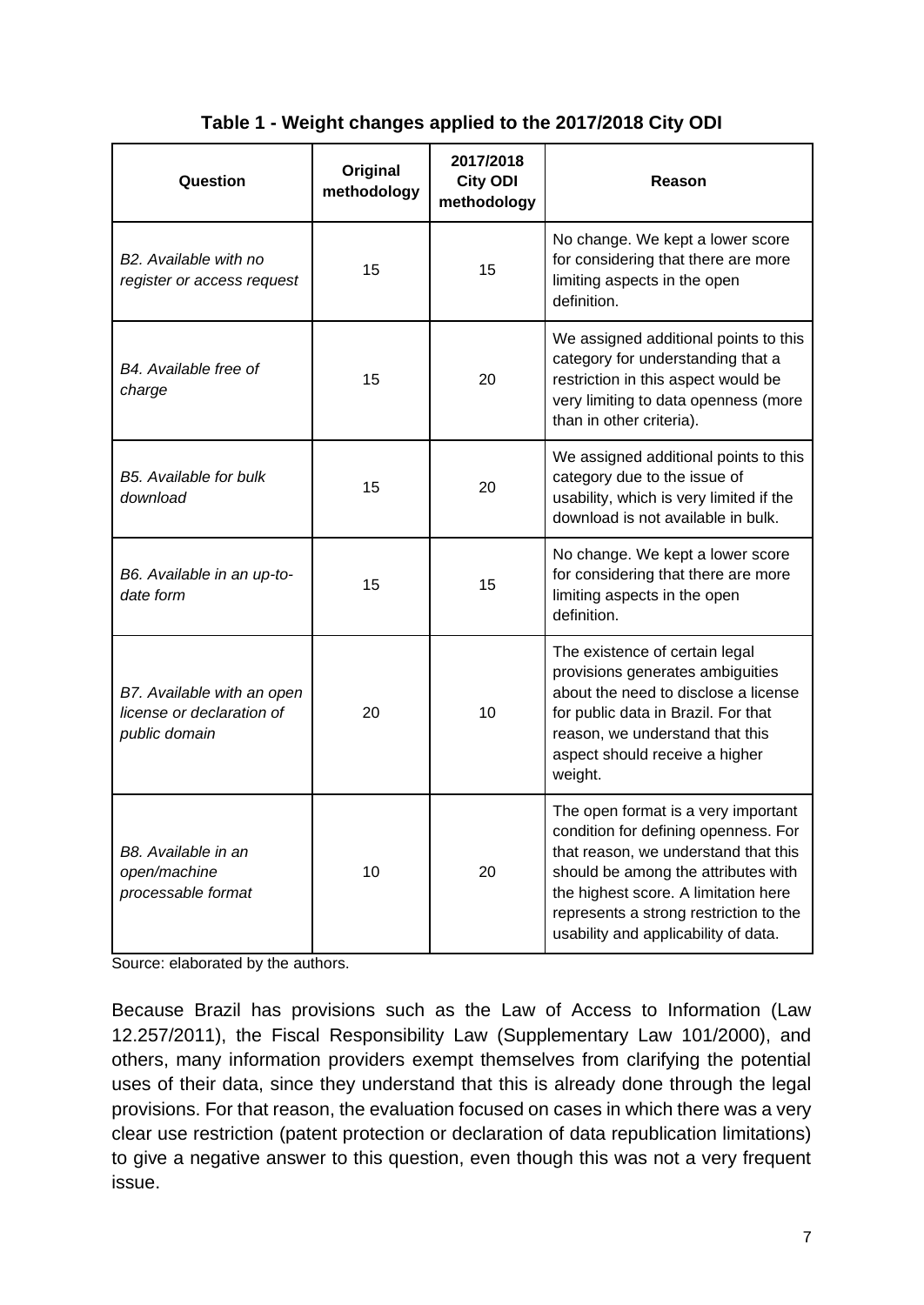## **2.5. Interpretation of the results**

As explained in the sections above, the index evaluates specific data using specific research questions. The result is a final score that must be interpreted with caution. First of all, it refers exclusively to data with obligatory characteristics. If no dataset can be found online combining these characteristics, the data will not be considered available (leading to a score of 0%). In addition, the research question checks different aspects of data access and usability (see Table 2). This means that, behind very high scores, we often do not find open data, but data with controlled access or public data in formats that are not well structured or machine readable. Therefore, the score does not show a linear increase in openness. Instead, it highlights areas in which the government could improve its publication of open data.

| Type                                      | <b>Description</b>                                                                                                                                                                                                                                                                                                                                                                                    | <b>Score</b>                                      |
|-------------------------------------------|-------------------------------------------------------------------------------------------------------------------------------------------------------------------------------------------------------------------------------------------------------------------------------------------------------------------------------------------------------------------------------------------------------|---------------------------------------------------|
| Open data                                 | Data considered open can be freely used, modified and<br>shared with any person, for any purpose. Main criteria:<br>machine readable, open formats, full access, available in a<br>complete form, at no cost and legally in a public domain.                                                                                                                                                          | 100%                                              |
| The data is public<br>but not fully open. | The data is public but with some limitation that make it not<br>fully open. The data is public if it can be seen online by the<br>public, with no restrictions. They may be available only in a<br>non-editable format (e.g. PDF) or not up-to-date, with some<br>access limitation (registration, patent protection or similar<br>limitation), only partially available, or cannot be<br>downloaded. | Intermediate<br>scores between<br>0 and $100\%$ . |
| Lack of data                              | Lack of data means the governments do not produce data<br>about a certain phenomenon, or they do produce it but do<br>not disclose it. This shows that some governments still have<br>a long way to go before they are ready to produce data.                                                                                                                                                         | 0%                                                |

**Table 2 - Interpretation of the 2017/2018 City ODI results**

Source: elaborated by the authors.

For example, we may evaluate budget data in PDF format, which might be in public domain and available online for free, but in a format that is virtually unusable. This data is presented as 80% open. The score suggests a very high level of openness, but, in fact, the data is not open. We considered that the data is actually open if the dimension scores 100%. With this approach, assigning intermediate scores to databases that are not fully open, the goal of the index is to demonstrate which part of the data is already available, and how this can be improved. Therefore, it is important to carefully interpret how the data is disclosed.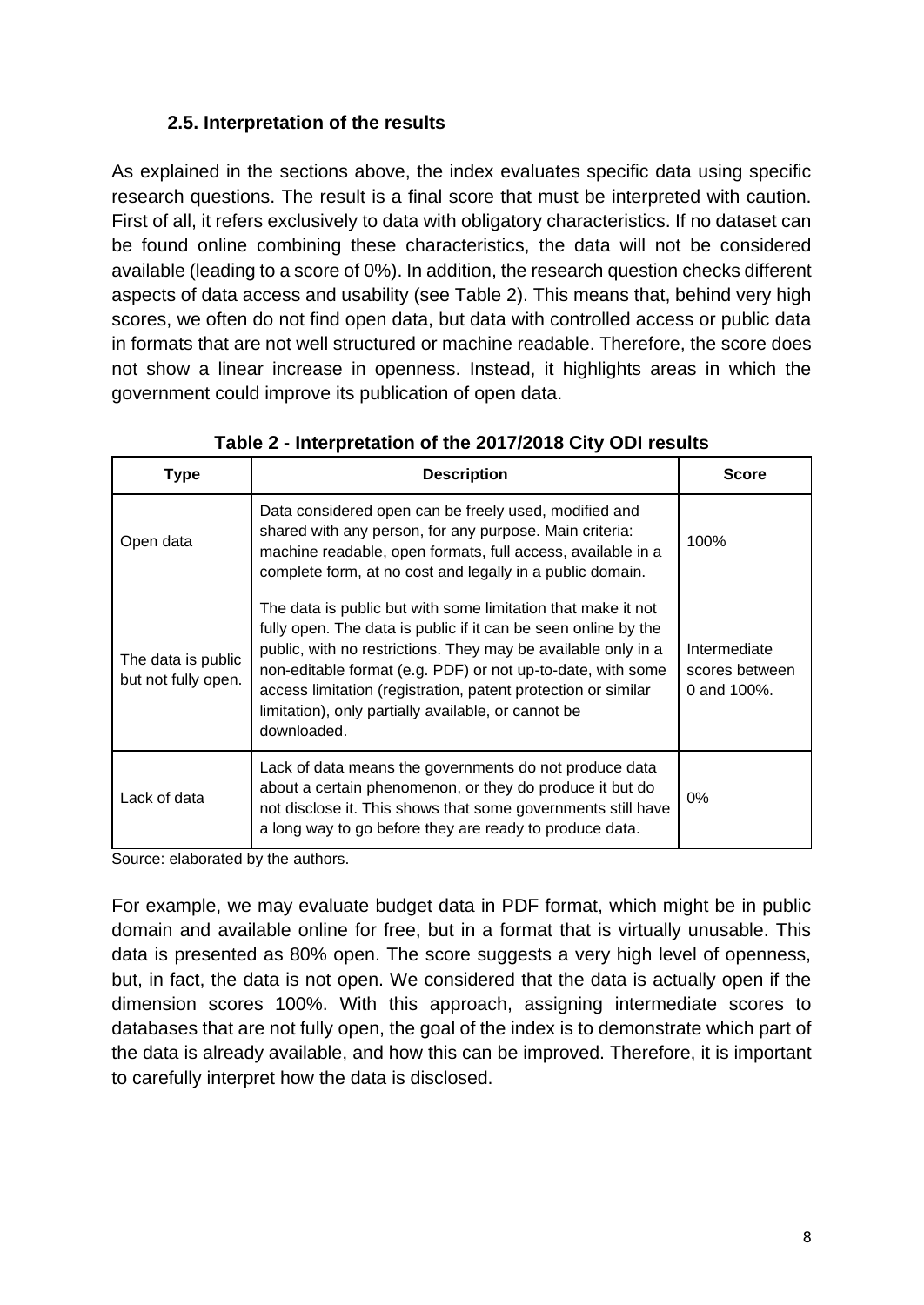# **3. Findings**

In this section, we will present the results from the evaluation regarding the state of open data in 2017 for the eight cities evaluated. More details about the results from each location can be seen in Ruediger and Mazotte (2018). These results allow us to understand the current state of the open data policy and transparency in the cities evaluated, as well as diagnose priority measures seeking maximum transparency.

Next, we will present analyses under different aspects of evaluation of the results obtained during the data collection. After presenting the general results in section 3.1, we will present, in section 3.2, the results per dimension, analyzing which datasets require the most effort from the government authorities. Then, section 3.3 will clarify how we categorized the issues observed in the datasets, presenting an analysis of the main bottlenecks. Sections 3.4 and 3.4 present more detailed analyses per city and per dimension, respectively.

## **3.1. Overview**

The Open Data Index score can be viewed in the score column, which evaluates the compliance of the data provided by the government with the transparency criteria used in many countries in the world, and in the "%Open" column, which calculates the percentage of evaluated datasets which comply with all the criteria in the methodology. Table 3 shows the results from the two metrics for the set of cities in the study.

The general average among the cities was 65%, with individual results ranging from 43% and 84%. Out of the 136 databases evaluated (17 per city, 9 cities), 25% (or 34) were fully open.

Of the eight cities evaluated, São Paulo showed the highest score and the highest %Open. This means that it was the most successful city both in disclosing 100% open databases and in getting their public databases closer to meeting the criteria of the Open Definition. On the other hand, that does not mean that all challenges were overcome, as less than half of the databases evaluated fully met the ODI criteria. Eight of the 17 datasets evaluated for São Paulo meet all the criteria of the methodology, but do not necessarily have all the characteristics<sup>5</sup>.

<sup>&</sup>lt;sup>5</sup> In crime statistics, there is not detailed information about gun seizure. In land ownership, the property boundaries are not available.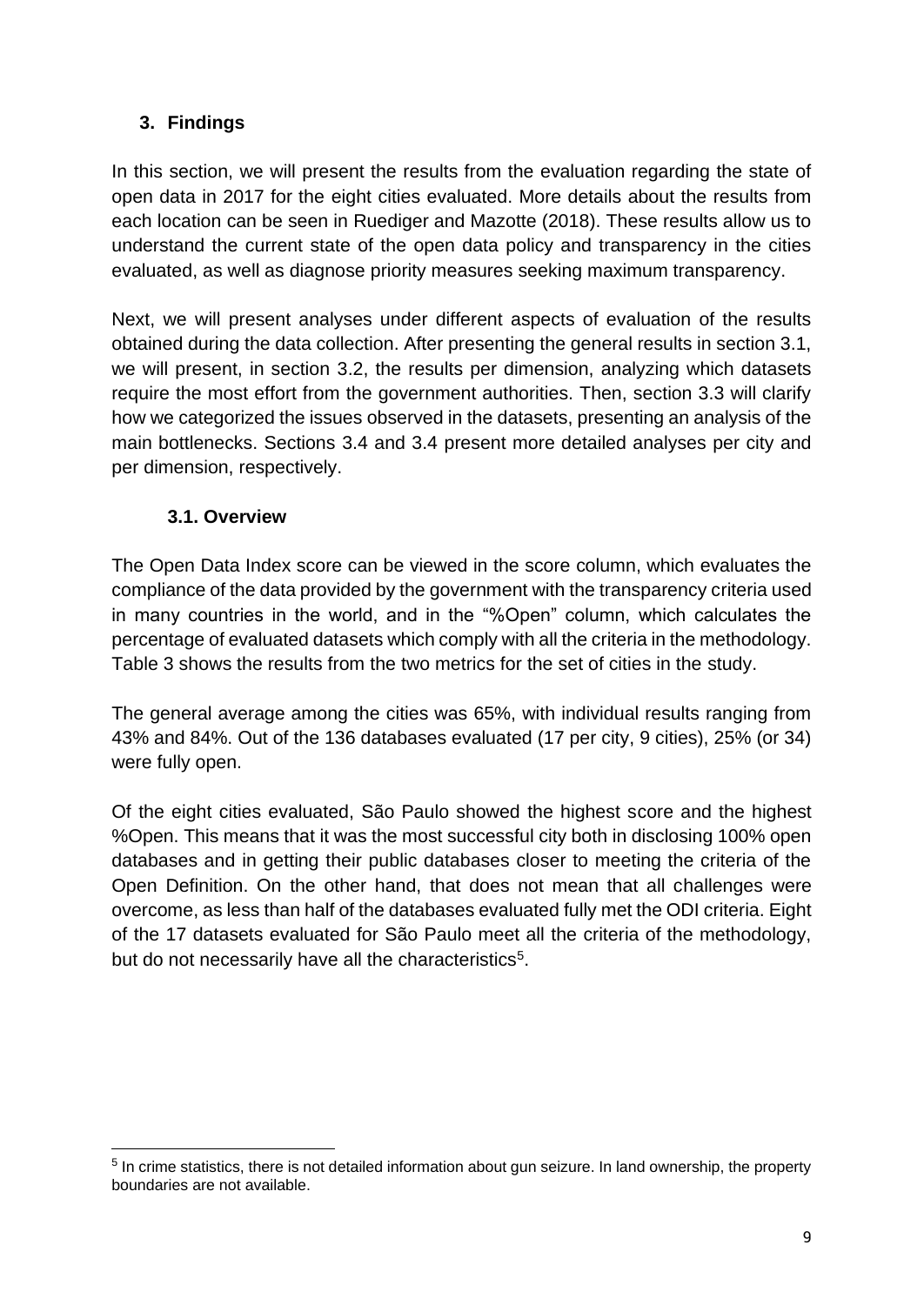| <b>Cities</b>         | <b>Score</b> | <b>Cities</b>  | %Open      |
|-----------------------|--------------|----------------|------------|
| São Paulo             | 84%          | São Paulo      | 47%        |
| Rio de Janeiro        | 75%          | Belo Horizonte | 35%        |
| <b>Belo Horizonte</b> | 73%          | Rio de Janeiro | <b>29%</b> |
| Porto Alegre          | 68%          | Brasília       | <b>29%</b> |
| Brasília              | 68%          | Porto Alegre   | <b>23%</b> |
| Salvador              | 55%          | Uberlândia     | 17%        |
| Uberlândia            | 53%          | Natal          | 11%        |
| Natal                 | 43%          | Salvador       | 5%         |

## **Table 3 - City scores in the ODI according to score and %Open**

Source: elaborated by the authors.

For São Paulo and Rio de Janeiro, it is possible to compare these results with the evaluation from last year<sup>6</sup>. In São Paulo, there was a small qualitative improvement compared to the previous evaluation: more characteristics evaluated by the index were made available through the portal GeoSampa (e.g. coordinates for schools), which is a great transparency and clarity practice in the availability of information for the common citizen who is not a professional in that type of data or a researcher.

However, regarding the general transparency parameters, the difference between the pilot and this evaluation was not very significant: the city obtained a positive difference of 2 percentage points in the score<sup>7</sup>; considering we have one less dimension this year (Weather Forecast), that is a very similar result. The databases with maximum openness score were a different case. Compared to last year, the Crime Statistics dimension now met all methodological criteria, and Draft Legislation lost some points due to the complete database not being fully downloadable.

The situation is similar in Rio. There was an increase of 1% in the score, which can be explained by the fact that the Locations dimension obtained the maximum score in 2017 and 80% in 2016, while the City Maps dimension decreased from 100% to 85%<sup>8</sup>. In Rio de Janeiro, like São Paulo, the amount of databases which obtained full openness in the two years was the same (that is, 5 out of 17, or 29%).

<sup>&</sup>lt;sup>6</sup> We replicated the methodological changes implemented this year in the results from the 2016 data collection to allow for comparability. This was done only for São Paulo and Rio de Janeiro, which were evaluated in the pilot project carried out in 2017.

 $7$  The score was 82% in 2016 and 84% in 2017. The %Open did not change in practice, since, considering 17 dimensions (removing weather forecast from last year), São Paulo still has eight 100% open dimensions, or 47% in the indicator.

 $8$  The city maps used were not updated in the period between the two evaluations, which resulted in a decrease in that dimension's score.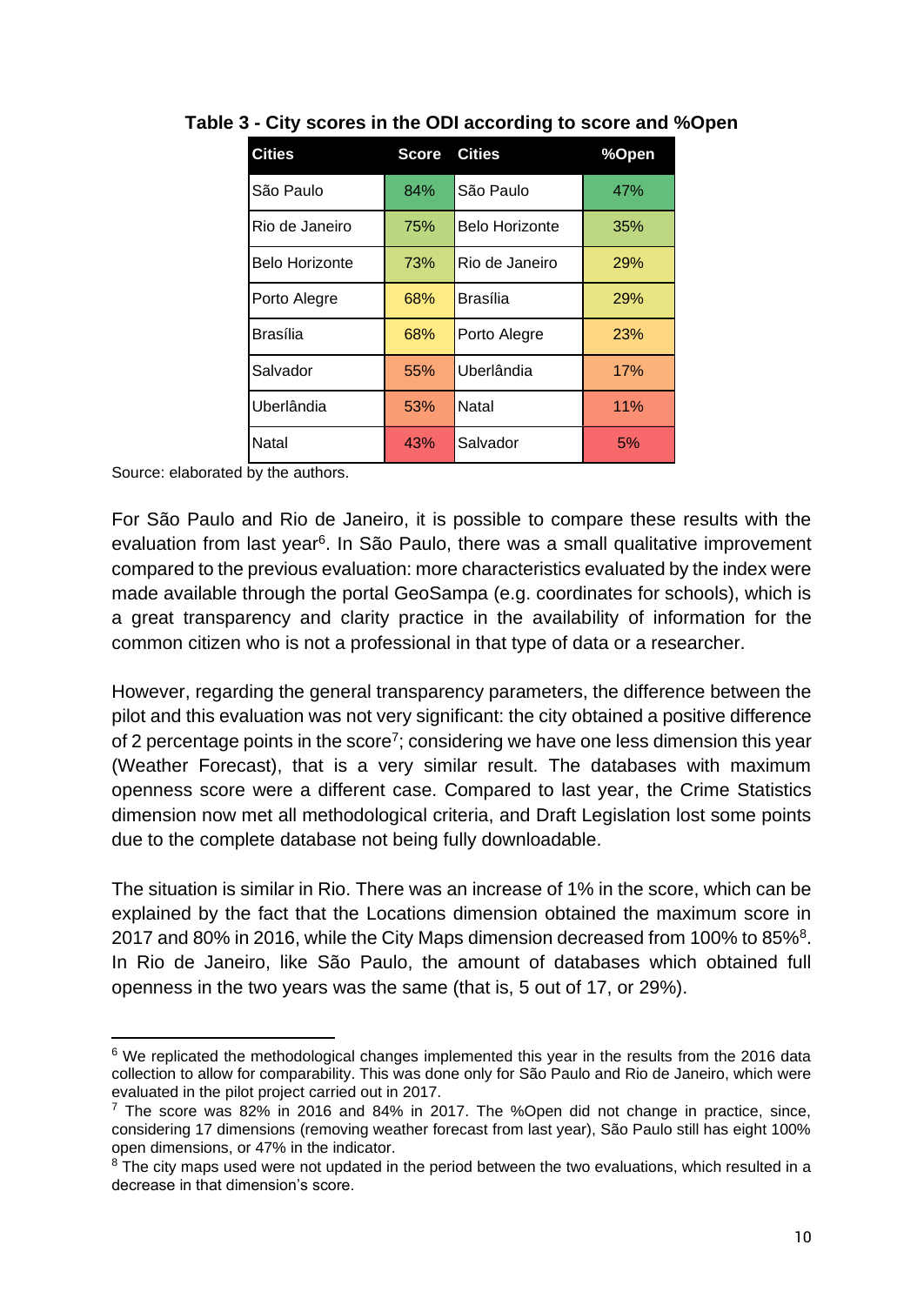A high score in the %Open criterion demonstrates the government's intention to provide quality open data to the population, meeting the needs of researchers and developers who wish to work with these databases as well as the needs of common citizens who want information about their government, public policies, laws, the location where they live, etc.

We can obtain more interesting insights comparing each city's score to its %Open instead of simply comparing the performance of the cities. For instance, we can see that the rankings are not symmetrical. The city of Rio de Janeiro, for example, has the second highest score, which means that each particular dataset has specific challenges in order to reach full openness, but its %Open is lower than that of, for example, Belo Horizonte, which presents a slightly higher number of 100% open databases.

There is no judgment on whether a certain metric is better or worse than the next, but the comparison between results suggests different ways to increase data openness: while Rio de Janeiro can generally focus its measures on identifying particular issues in its databases which prevent them from being 100% open, Belo Horizon could try to look at its 100% open databases and find ways to replicate them for the others.

The city of Salvador was an interesting case in terms of database openness, as it obtained a score of 55% and ranked sixth, but had a %Open of 5% (only one of the databases fully meets the criteria), ranking eighth in that measure. This type of result shows that there was an effort to make information relevant to the population public and accessible online, yet it complied very little with the Open Definition criteria.

For the city of Natal, which ranked last in the score, we found public data for only ten of the 17 datasets evaluated. Out of those, only two obtained the maximum openness evaluation. None of the databases presented by the Natal government met all the transparency criteria. These results show that a greater effort by the government entities is needed for providing more relevant information for the public life of its citizens in order to comply with the good practices of transparency and access to information adopted in other cities in Brazil and the world.

The results indicate that there is an intention of the government mechanisms to bring relevant information to the citizens regarding their public life, with the creation of transparency portals that comply with the Law of Access to Information, making data public. However, there is still a lot to improve in terms of these public data becoming actually open, and challenges regarding the quality of data, the formats available and the stability of the government websites. During the research process, many websites presented failures or were unavailable for a few hours or even days.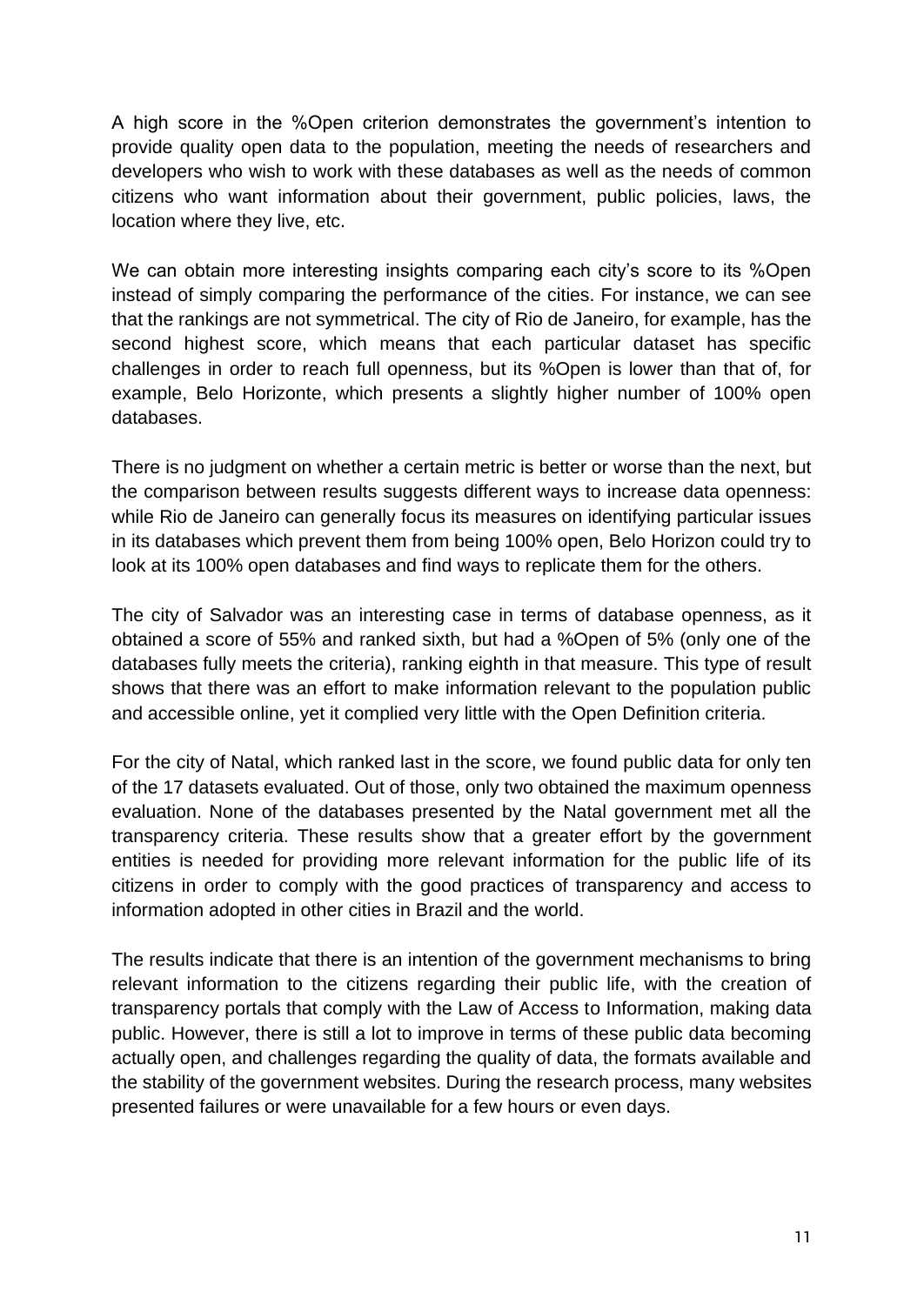### **3.2. Results per dimension**

In this subsection, we will present the results consolidated per dimension in order to identify the priority measures for the municipalities evaluated and the main challenges for advancing in terms of open data policies.

As shown in Table 4, the four datasets with the most bottlenecks were: Land Ownership, Company Register, Air Quality and Water Quality. The data on Land Ownership, which are regarded as a bottleneck internationally, were only disclosed by São Paulo and Brasília. The data on Air Quality and Company Register were only available for half the cities evaluated. The data on water monitoring, although available in all cities, had many usability issues but not many difficulties for obtaining information. That is, the information was easy to obtain but of low quality.

In the %Open evaluation, we noticed that five dimensions did not have any 100% open database: Company Register, Water Quality, Public Transportation, Procurement and Draft Legislation. Comparing these two pieces of information, we noticed that the Company Register and Land Ownership dimensions are in a particularly critical state in the cities.

During the research, we observed that some of the city data are available in Brazil in a consolidated form in the federal level, such as data on Electoral Results (which explains the fact that the entire universe of cities received maximum score). In city statistics, that is also often the case. Regarding this evaluation, we observed that this data is mostly compliant with international transparency parameters, except for the GDP information made available by the IBGE, which are not up-to-date when compared to the methodology requirements.

The results of the study highlight the relevance of structuring databases in the shape of an online map that shows information related to a city's geographic and urban structure. Many datasets were often extracted from centralized platforms (congregating different datasets integrated into a single portal) such as administrative boundaries, city maps and locations. Initiatives such as these facilitate the access to information by citizens and are considered good transparency practices.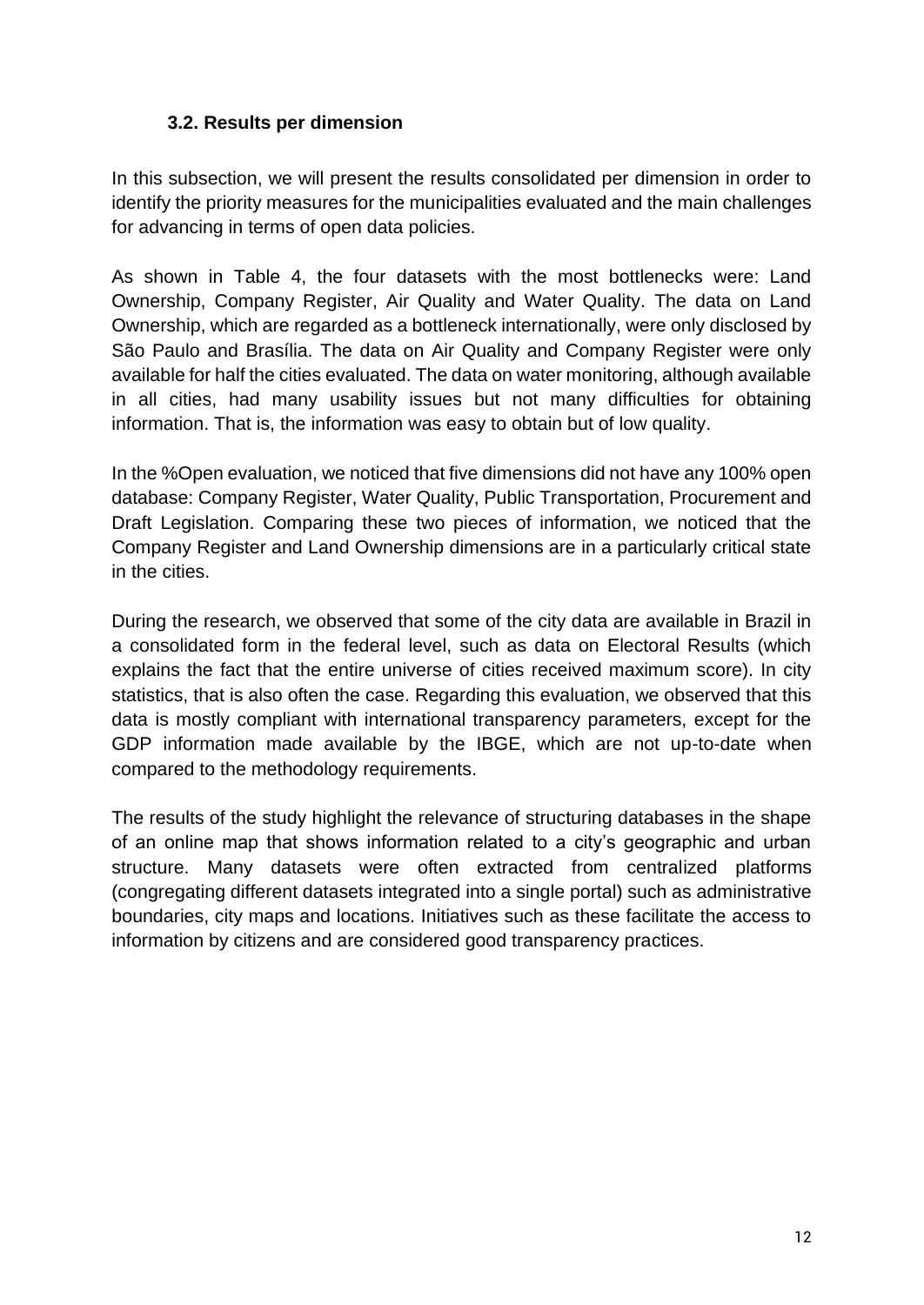| <b>Datasets</b>                  | <b>Score</b> | <b>Datasets</b>               | %Open |
|----------------------------------|--------------|-------------------------------|-------|
| <b>Election Results</b>          |              | 100% Election Results         | 100%  |
| <b>Public Schools</b>            |              | 99% Public Schools            | 87%   |
| <b>City Statistics</b>           |              | 87% Crime Statistics          | 75%   |
| <b>Crime Statistics</b>          |              | 85% Government Budget         | 37%   |
| Government Spending              |              | 83% Government Spending       | 25%   |
| Government Budget                |              | 81% Administrative Boundaries | 25%   |
| <b>Administrative Boundaries</b> |              | 76% City Statistics           | 12%   |
| <b>City Laws</b>                 |              | 73% City Laws                 | 12%   |
| Draft Legislation                |              | 70% City Maps                 | 12%   |
| <b>City Maps</b>                 |              | 68% Locations                 | 12%   |
| Procurement                      |              | 67% Air Quality               | 12%   |
| <b>Public Transportation</b>     |              | 57% Land Ownership            | 12%   |
| Locations                        |              | 53% Draft Legislation         | 0%    |
| <b>Water Quality</b>             |              | 53% Procurement               | 0%    |
| <b>Air Quality</b>               |              | 35% Public Transportation     | 0%    |
| Company Register                 |              | 30% Water Quality             | 0%    |
| <b>Land Ownership</b>            |              | 21% Company Register          | 0%    |
| <b>Median</b>                    |              | 70% Average                   | 25%   |

# **Table 4 - Average evaluation of the ODI dimensions**

Source: elaborated by the authors.

The public transportation datasets had a recurrent flaw in that none of the evaluated cities had adequate information about connections between different types of transportation. Another frequent issue was the lack of up-to-date data. Private sources such as Google release information of better quality and clarity on this topic, and it requires the attention of the municipalities evaluated.

Regarding data on draft legislation, we found issues in all cities. Information about the votes during council sections are hardly ever available together with the bills, and none of the cities associated the transcription of the debates with a law vote. Both types of information must be manually obtained by searching for the laws sorted by the data in which they were debated in a council section, or bill number separately from the laws. This practice makes it harder to monitor the legislative debates, so none of the municipalities obtained the maximum score in the evaluation of this dataset.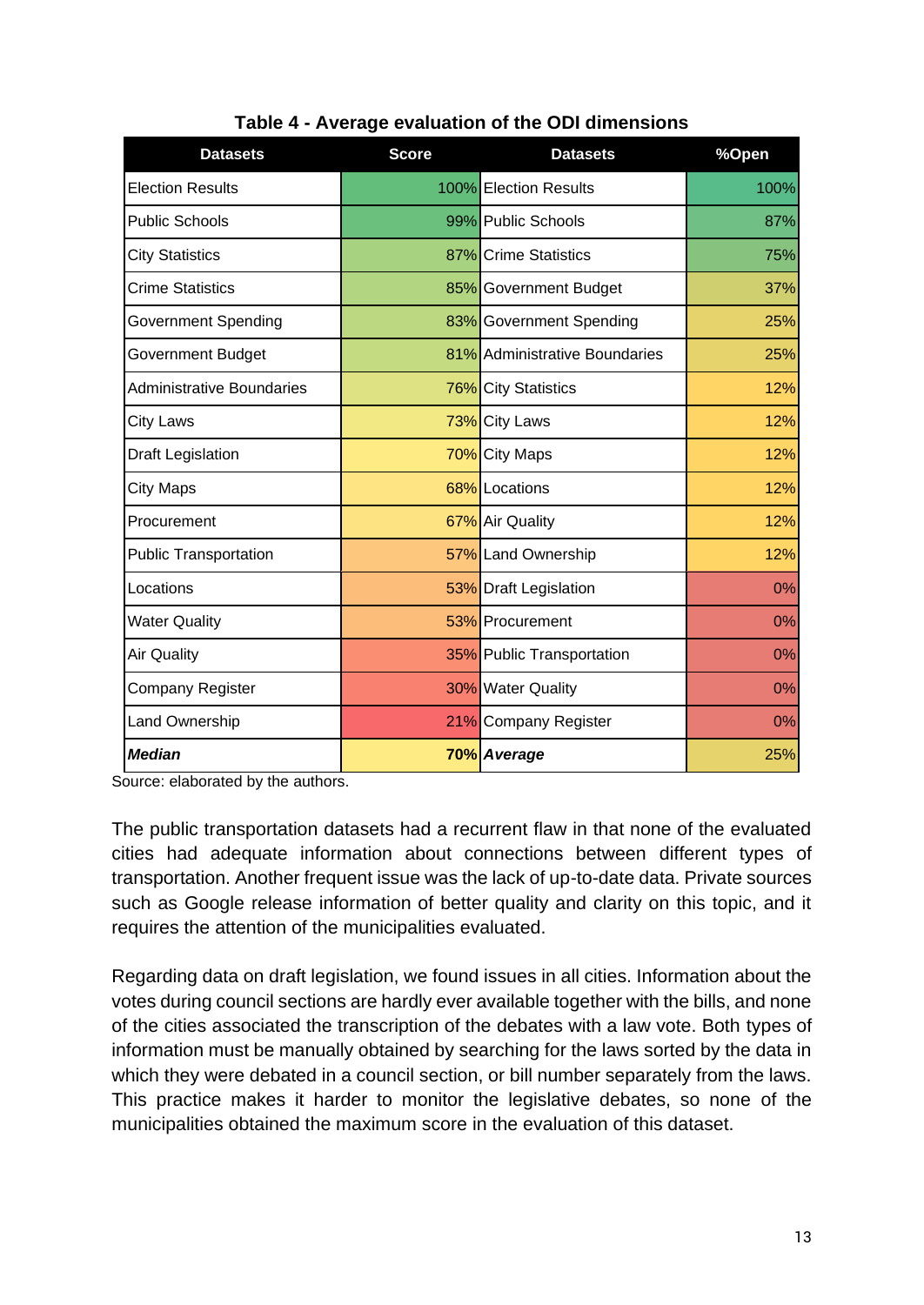## **3.3. Bottleneck analysis**

Here, we counted the issues found in each dimension and categorized them into two types: usability and process. In the usability category are listed issues related to difficulties using the data and the ability to transform this data into information, while the process category contains difficulties accessing the data and omission/lack of a license or declaration that the data are located in a public domain.

| <b>Usability</b>                    | Process                         |
|-------------------------------------|---------------------------------|
| Incomplete dataset                  | Restricted access               |
| Outdated                            | Difficulty locating<br>data     |
| Open format<br>unavailable          | Bulk download is<br>unavailable |
| Difficulty working<br>with the data | Non-transparent<br>license      |

**Table 5 - Categorization of the issues into usability and process**

Source: elaborated by the authors.

Each of these bottlenecks is related to some stage of filling in the surveys or collecting the information (as described in the methodology stage). In the usability category, we have:

- 1. *Incomplete dataset* refers to the lack of some of the characteristics required for the evaluation, which does not necessarily invalidates the dimension as a whole<sup>9</sup>.
- 2. A specific update frequency is required for each dataset evaluated. The questionnaire item related to this type of issue assumes update intervals ranging from one day (such as air quality) to one year (such as city maps). When the dataset is not updated according to this parameter, we consider it an *outdated dataset* issue.

 $9$  As a convention, we adopted the idea that the dataset was not available (it received a 0% score), which means it has all the possible issues (8).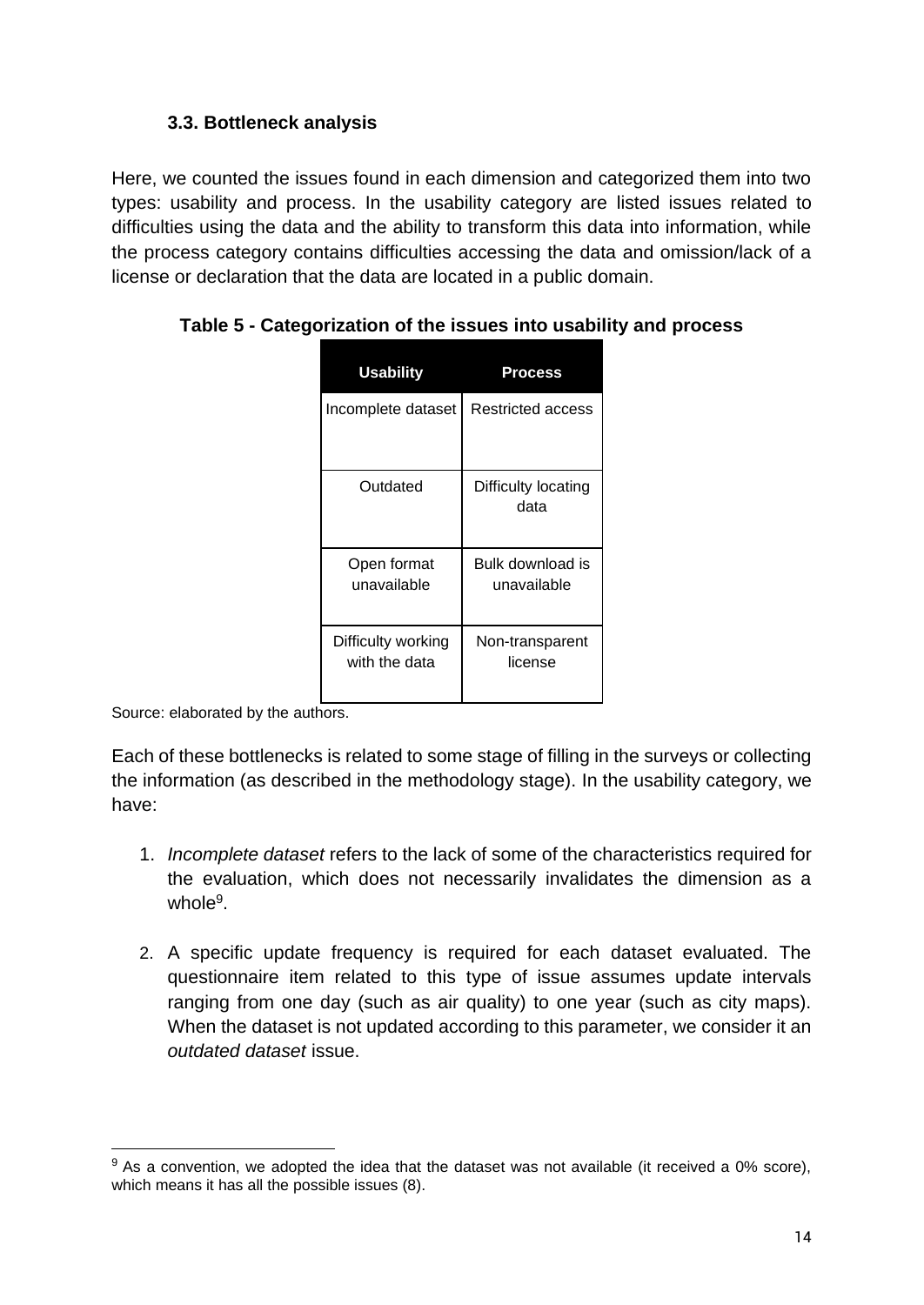- 3. A list of possible open formats is made available, where we choose the ones found. If none are selected, we consider it an *open format unavailable* issue.
- 4. *Difficulty working the data* is not directly related with a questionnaire item, but with characteristics that make it difficult to transform the raw data into information. When a lot of work is necessary in order to gather the data, there is difficulty viewing the information, or there are issues with the metadata (insufficient documentation, unclear coding, etc.), we consider it a bottleneck in that category.

In the process category, we have:

- 5. Some government data are available only after creating an account or providing a tax number (CPF), e-mail, etc. When it is necessary to register or request access to the data, we consider it a *restricted access* issue.
- 6. The data collector answers a question based on his or her experience finding the data, assigning a number from 1 to 4, with 1 being the most difficult. We understand that there is an issue categorized as *difficulty locating data* when the answer is 1 or 2.
- 7. The questionnaire asks whether it is possible to download bulk data; when the answer to this is negative, this is an issue categorized as *bulk download is unavailable*.
- 8. If the data is not clearly licensed through an open license or declared as part of the public domain, we understand that there is a bottleneck categorized as *nontransparent license*.

We detected 429 issues based on this methodology for identifying bottlenecks. Out of those, 267 (62%) are usability issues and 162 (38%) are process issues, as shown in Table 6. This means that usability issues are more frequent, which corroborates the conclusion from the pilot evaluation (RUEDIGER et al., 2017a, 2017b, 2017c) that the dimension in which we advanced the most in Brazil in terms of transparency is the publication of data, but not necessarily its understanding and its transformation into something useful.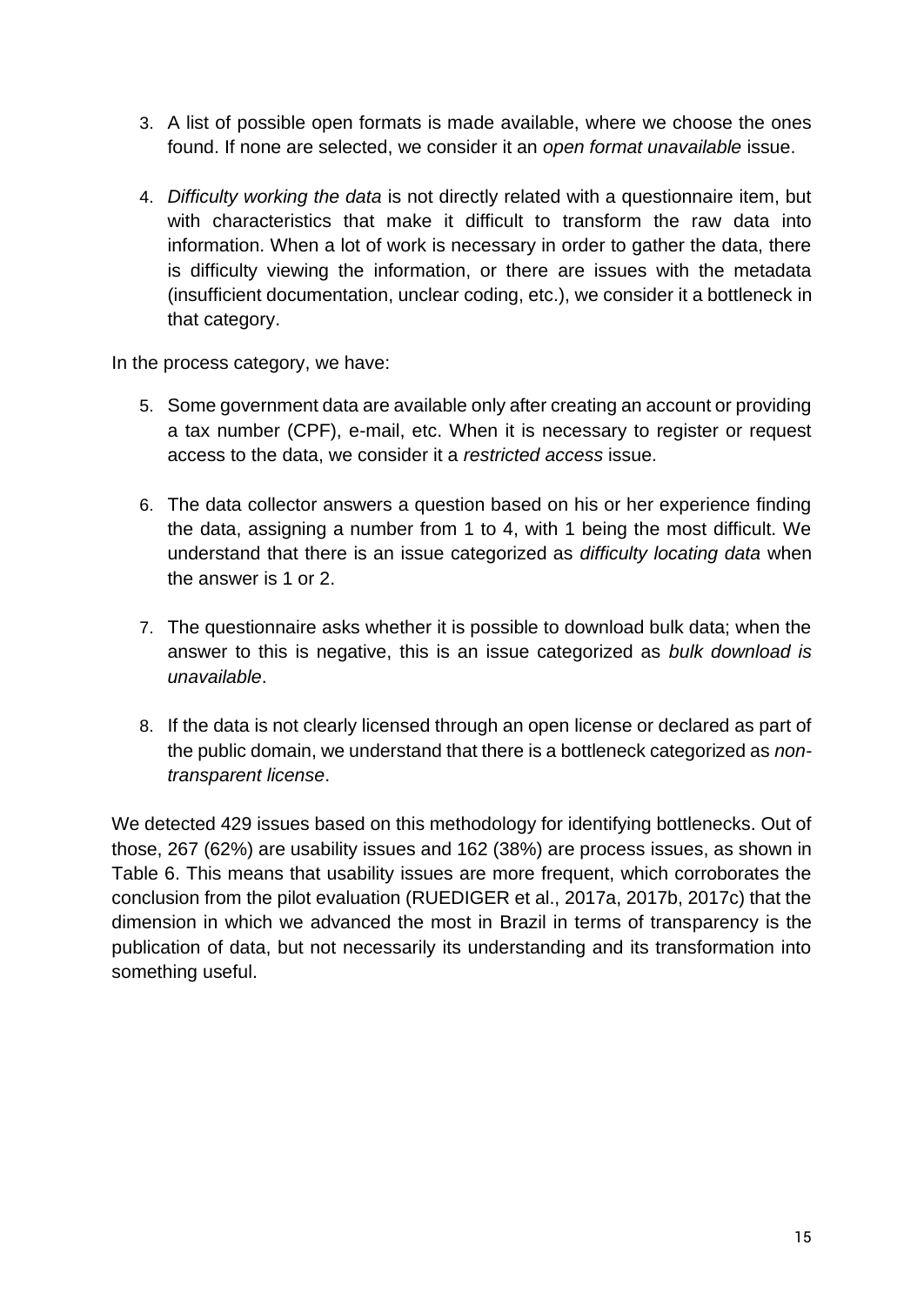| <b>Usability</b>                     | No. of<br><b>Bottlenecks and</b><br>% of the total | <b>Process</b>                      | No. of<br><b>Bottlenecks and</b><br>% of the total |
|--------------------------------------|----------------------------------------------------|-------------------------------------|----------------------------------------------------|
| Difficulty working with the<br>Idata | 72 (16.8%)                                         | <b>Bulk download is unavailable</b> | 70 (16.3%)                                         |
| Incomplete dataset                   | 67 (15.6%)                                         | Non-transparent license             | 34 (7.9%)                                          |
| Open format unavailable              | 65 (15.2%)                                         | Difficulty locating data            | $32(7.4\%)$                                        |
| Outdated                             | 63 (14.7%)                                         | <b>Restricted access</b>            | $26(6.1\%)$                                        |
| <b>Total</b>                         | 267 (62.2%)                                        | <b>Total</b>                        | 162 (37.8%)                                        |

# **Table 6 - Frequency of bottlenecks found per type (usability and process)**

Source: elaborated by the authors.

The most frequent issue was difficulty working with the data. This issue was also found to be the most frequent during the 2016 federal evaluation (RUEDIGER et al, 2017a), and it happens because of the following factors: difficulty using/viewing the information, problems with the metadata (insufficient documentation or unclear coding), bulk download unavailable for a complete database or large datasets, or open format unavailability. These issues lead to difficulties dealing with the data and creates obstacles, for instance, for statistical and scientific analyses from the data.

The second most frequent issue happens when the bulk download of a database is unavailable, which was also detected as the second most frequent bottleneck in Brazil during the Global Open Data Index 2016 (RUEDIGER et al, 2017a). This indicates that the bodies responsible for providing information still do not understand how to facilitate the process of editing and dealing with the data, which is important for promoting actual transparency and also an essential part of complying with the international transparency criteria.

Another frequent issue is the lack of characteristics regarding what the index looks for in each dimension, which is categorized as incomplete dataset. Take, for instance, the amount of arsenic in water quality reports, a characteristic which is measured in only one of the cities evaluated. The datasets on water quality had, on average, only 4 of the 7 characteristics looked for by the index, except for the Rio de Janeiro dataset, which encompasses all the characteristics in this dimension.

For half of the cities evaluated, the most frequent issue is open format unavailability, which is one of the main limiting factors for reaching full data openness.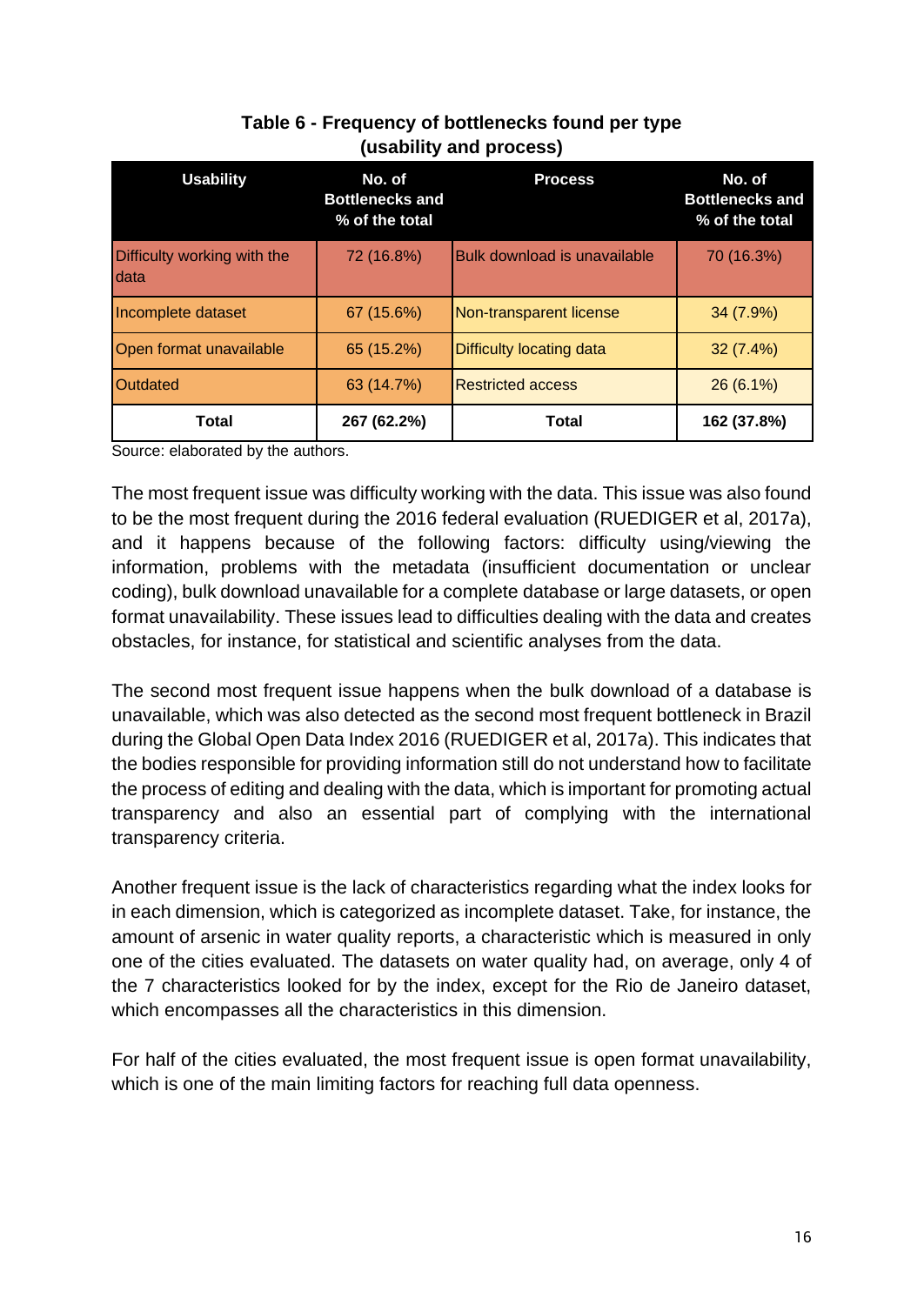## **3.4. Detailed analysis per city**

In Table 7, we present a matrix of the main bottlenecks in each city for the datasets evaluated, enabling a clearer analysis about where each municipality must focus its efforts.

| <b>Bottlenecks / Cities</b>      | <b>SP</b>      | <b>RJ</b>      | <b>BH</b>       | <b>BSB</b>     | <b>POA</b>      | UDI             | <b>SSA</b>     | <b>NAT</b>     | Total |
|----------------------------------|----------------|----------------|-----------------|----------------|-----------------|-----------------|----------------|----------------|-------|
| Difficulty working with the data | $\overline{7}$ | 9              | $6\phantom{1}6$ | 5              | $\overline{7}$  | 12              | 12             | 14             | 72    |
| Bulk download is unavailable     | 5              | $\overline{7}$ | 9               | 9              | $\overline{7}$  | 11              | 11             | 11             | 70    |
| Incomplete dataset               | $\overline{2}$ | 5              | $\overline{7}$  | 10             | 10              | 12 <sup>2</sup> | 10             | 11             | 67    |
| Outdated                         | 4              | 5              | $6\phantom{1}6$ | 9              | 10              | 8               | 10             | 11             | 63    |
| Open format unavailable          | 2              | 8              | $\overline{4}$  | $\overline{7}$ | $6\phantom{1}6$ | 13              | 12             | 13             | 65    |
| Non-transparent license          | 2              | 1              | 3               | 2              | 6               | 6               | $\overline{7}$ | $\overline{7}$ | 34    |
| Difficulty locating data         | $\overline{2}$ | $\overline{4}$ | $\overline{4}$  | 2              | $\overline{4}$  | $\overline{4}$  | 5              | $\overline{7}$ | 32    |
| Restricted access                | 3              | 1              | 3               | 2              | $\overline{2}$  | $\overline{4}$  | 3              | 8              | 26    |
| <b>Total Bottlenecks</b>         | 27             | 40             | 42              | 46             | 52              | 70              | 70             | 82             | 429   |

**Table 7 - Frequency of dimensions with bottlenecks per type of issue and city**

Source: elaborated by the authors.

The city of São Paulo, in general, performed well according to the desired criteria of openness and transparency. The municipality showed good practices in multiple data sets through its geoportal, which contains several segments of information evaluated. The platform is easy to use and allows bulk downloading of databases in an open format. The most frequent issues observed were the lack of a complete database: six of the 17 datasets failed in this regard, in addition to presenting outdated data. The most problematic dimensions were Air Quality and Company Register, both with four bottlenecks each.

In Rio de Janeiro, the city's geographical data portal provides several datasets for the dimensions evaluated which are easy to view and use, and good practices for disclosing information, concentrating several groups of data on the same platform. Another highlight in the city was the data on Crime Statistics; it was the only municipality with no issues in that dimension. Most of the problems observed were related to open format unavailability, a flaw observed in almost half of the databases evaluated. It was also found that in 41% of cases it was not possible to download a complete database. The most problematic dimensions were Air Quality, Company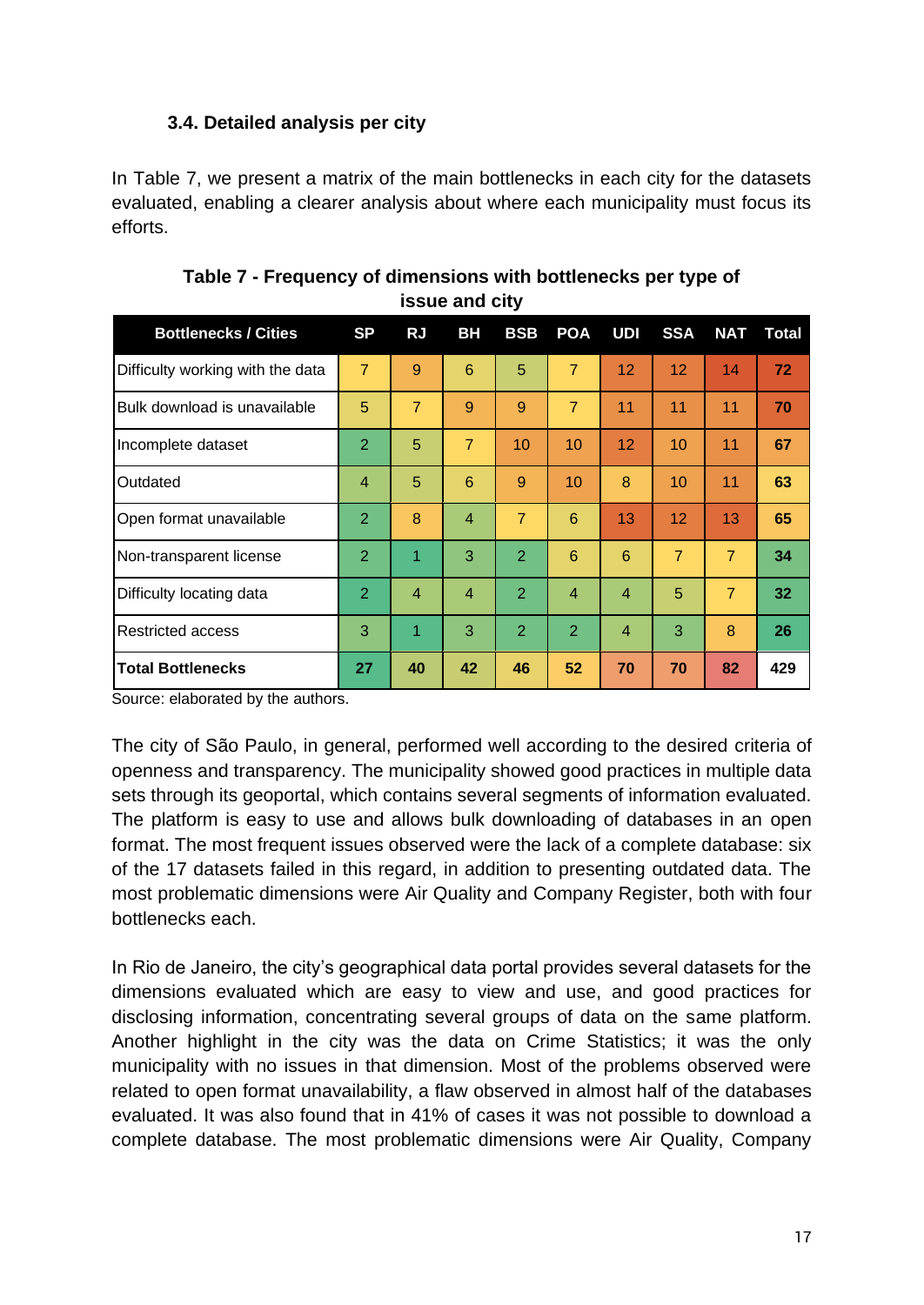Register and Public Transportation, all with four bottlenecks each. No database was found that qualifies for the desired criteria in the Land Ownership dimension.

Belo Horizonte, the capital of Minas Gerais was the only one to present up-to-date data for all characteristics in City Statistics and to obtain the maximum score in Air Quality. A good practice adopted by the city government is the concentration of several types of relevant data about public life in its portal, facilitating the access to information. However, more than half of the datasets in the municipality presented issues regarding the download of a complete database. It was also detected that seven of these datasets were incomplete, not presenting all the desired characteristics. The most problematic dimension was Water Quality, in which we detected six out of eight possible issues. No databases have been found that qualify for the desired criteria for the dimensions of Land Ownership and Company Register.

In Porto Alegre, we observed that it was easy to obtain cartographic data in an open format for various characteristics of the city through the *observaPOA* website. In addition, the city's transparency portal demonstrates the government's intention to show its citizens how public money is being used in a simple and easy way, meeting all the desired requirements for data openness and transparency. The most problematic dimension was Procurement, which showed six of the eight possible issues categorized. No databases were found that qualify for the desired criteria for the Land Ownership and Air Quality dimensions.

Brasília presented a medium performance, ranking fourth together with Porto Alegre. The Federal District's transparency portal provides several datasets that are looked for by the index, meeting criteria such as open format and download of the complete database, a good transparency practice. Unavailable download of the complete database, outdated dataset and incomplete dataset were the three most frequent issues, present in 53% of the datasets evaluated. The dimension with the highest number of bottlenecks was Water Quality, in which we detected five bottlenecks. No databases were found that qualify for the desired criteria for the Company Register and Locations dimensions.

In Uberlândia, the only database that obtained the maximum score, with the exception of the databases disclosed by federal entities, was Crime Statistics, which is made available by a state body. The Uberlândia government has made efforts to become transparent in terms of government spending, disclosing this database in a way that is easy to view and find. A higher compliance with the current transparency criteria is recommended, making data available in an open format and with the ability to download the complete database. The most frequent issues found were open format unavailability and incomplete database, which appeared in 76% and 70% of the datasets evaluated, respectively. The most problematic dimension was Water Quality, which had six bottlenecks. No databases were found that qualify for the desired criteria for the Locations, Air Quality, Company Register and Land Ownership dimensions.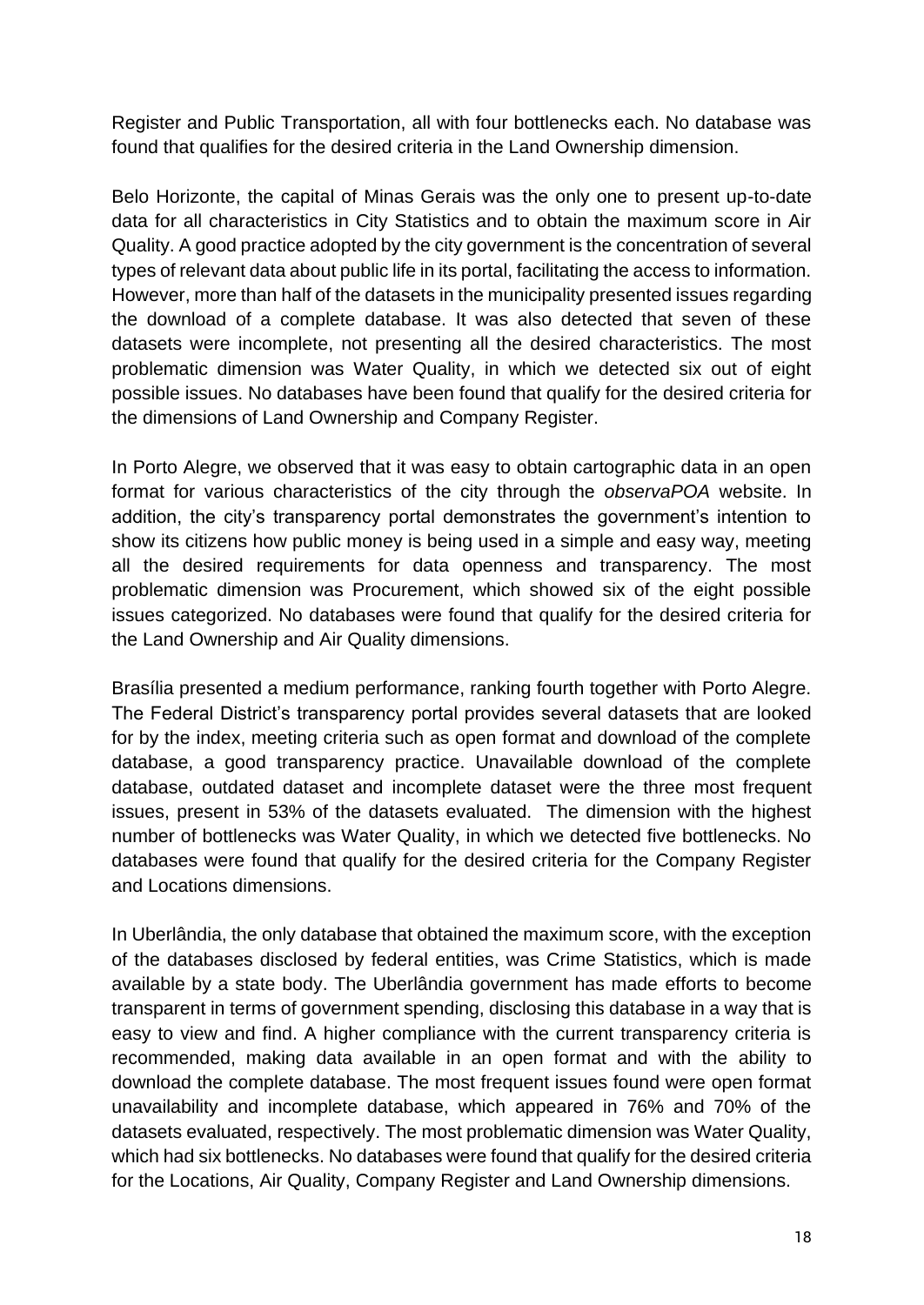A good practice adopted by the city of Salvador is the implementation of a transparency portal containing several types of useful information for citizens, which shows the government's intention to be transparent with the administration of public funds. On the other hand, with the exception of the Electoral Results dimension, which is disclosed by the TSE, Salvador did not obtain the maximum score in any of the datasets. The most frequent issues were open format unavailability, which happened in 70% of the datasets, and download of the complete database unavailable, in 64%. The most problematic dimension was Public Transportation, which showed seven of the eight bottlenecks categorized. City Maps, Company Register and Procurement showed six bottlenecks, which also makes them priority areas for data openness measures. No databases were found that qualify for the desired criteria for the Air Quality and Land Ownership dimensions.

Natal has good data openness practices with the implementation of the government's transparency portal, which enables easy and accessible viewing of how the public funds have been spent. Another positive aspect is the procurement portal, where it is possible to obtain information about ongoing and past tenders. However, the city obtained a score of 43%, the lowest among the cities evaluated. None of the municipal or state databases obtained a score of 100%. We found databases qualifying for the data collection for only ten of the 17 dimensions evaluated. The most frequent issues were open format unavailability, outdated datasets, incomplete datasets, and download of the complete database unavailable. All the most frequent problems were detected in 60% or more of the databases evaluated. The dimensions with the most bottlenecks were Water Quality, City Laws and Administrative Boundaries. No databases were found that qualify for the desired criteria for the Crime Statistics, Draft Legislation, Public Transportation, Locations, Company Register, Air Quality and Land Ownership dimensions.

## **3.5. Detailed analysis per dimension**

Table 8 below inverts the logic adopted so far. We present the frequency of cities per dimension in the index and categories of issues diagnosed in order to assess which issues are the most relevant in each dimension<sup>10</sup>. We can observe that the least problematic datasets are Electoral Results, Public Schools and City Statistics. Except for a few specific cases<sup>11</sup>, the sources of data for these datasets in all cities evaluated were federal entities, which had good practices of transparency and data openness.

 $10$  A more detailed analysis of this issue per bottleneck can be seen in Ruediger and Mazotte (2018). <sup>11</sup> Belo Horizonte in Electoral Results, Porto Alegre in City Statistics and Salvador and Brasília in Public Schools.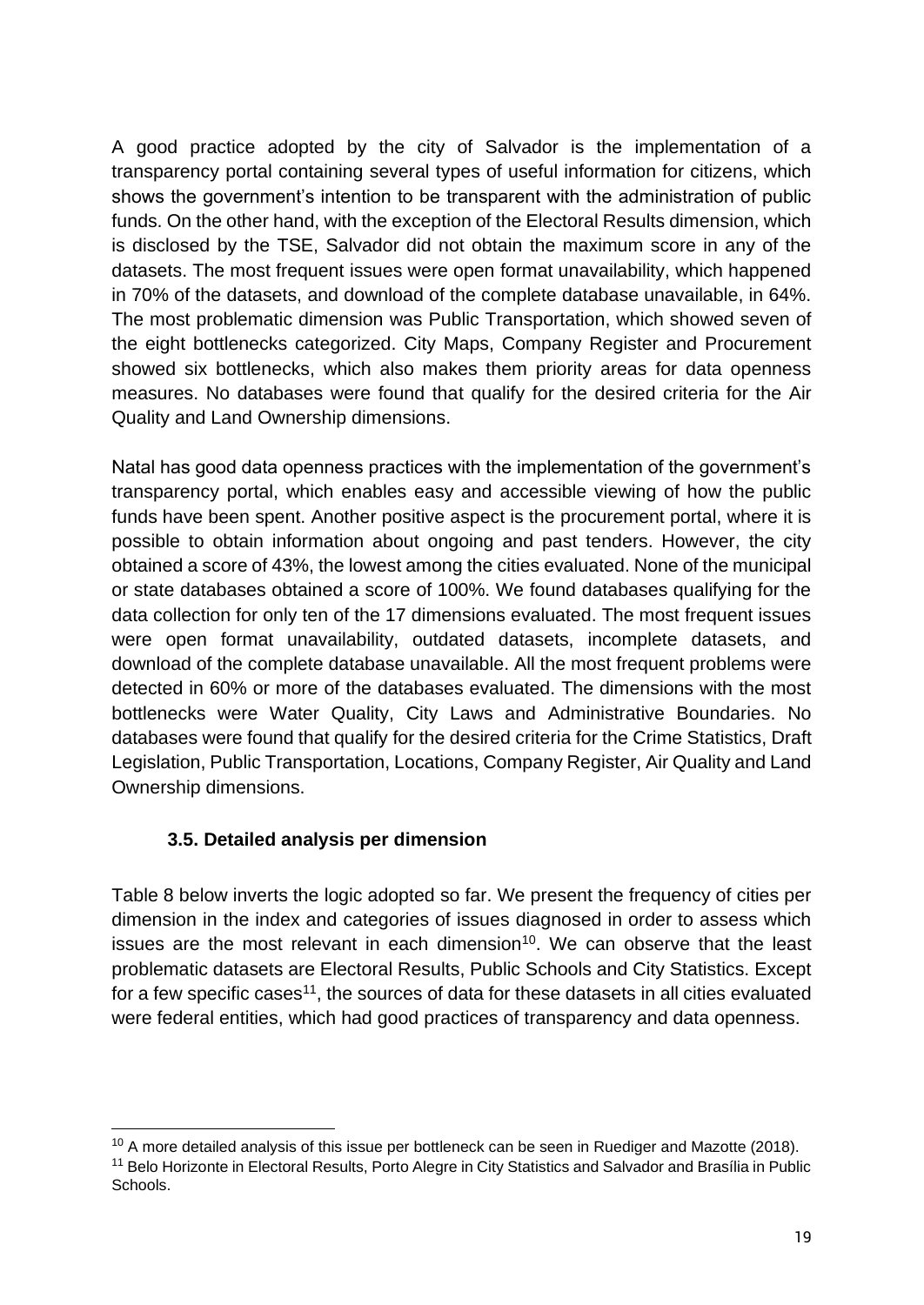|                                  | <b>Usability</b> | <b>Process</b>  | <b>Total issues</b><br>found |
|----------------------------------|------------------|-----------------|------------------------------|
| <b>Election Results</b>          | $\overline{0}$   | $\mathbf 0$     | $\bf{0}$                     |
| <b>City Statistics</b>           | $\overline{7}$   | $\Omega$        | $\overline{7}$               |
| <b>Public Schools</b>            | 9                | 1               | 10                           |
| <b>Government Spending</b>       | 5                | $\overline{7}$  | 12                           |
| Government Budget                | 11               | 3               | 14                           |
| <b>Crime Statistics</b>          | 12               | 5               | 17                           |
| <b>Administrative Boundaries</b> | 13               | 5               | 18                           |
| <b>City Laws</b>                 | 13               | 8               | 21                           |
| <b>City Maps</b>                 | 17               | $\overline{7}$  | 23                           |
| <b>Draft Legislation</b>         | 15               | 12              | 27                           |
| Procurement                      | 20               | $\overline{9}$  | 29                           |
| Locations                        | 18               | 17              | 36                           |
| <b>Public Transportation</b>     | 21               | 15              | 36                           |
| <b>Water Quality</b>             | 30               | $6\phantom{1}6$ | 36                           |
| <b>Air Quality</b>               | 22               | 20              | 42                           |
| Company Register                 | 27               | 22              | 49                           |
| Land Ownership                   | 27               | 25              | 52                           |
| Total                            | 267              | 162             | 429                          |

### **Table 8 - Frequency of cities with bottlenecks per category and dimension**

Source: elaborated by the authors.

Regarding City Statistics, the most common problem was the lack of updates, as the data provided by the IBGE are out of date for municipal GDP.

Public Schools had frequently incomplete databases, particularly because the INEP does not disclose school addresses and coordinates. In many cases, this information was also not available from the municipal or state bodies responsible for the school data.

The databases on Government Spending do not provide the download of a complete database in 62.5% of cases.

Open format unavailability is a frequent problem in Government Budget datasets, often made available in non-machine-readable formats such as PDF.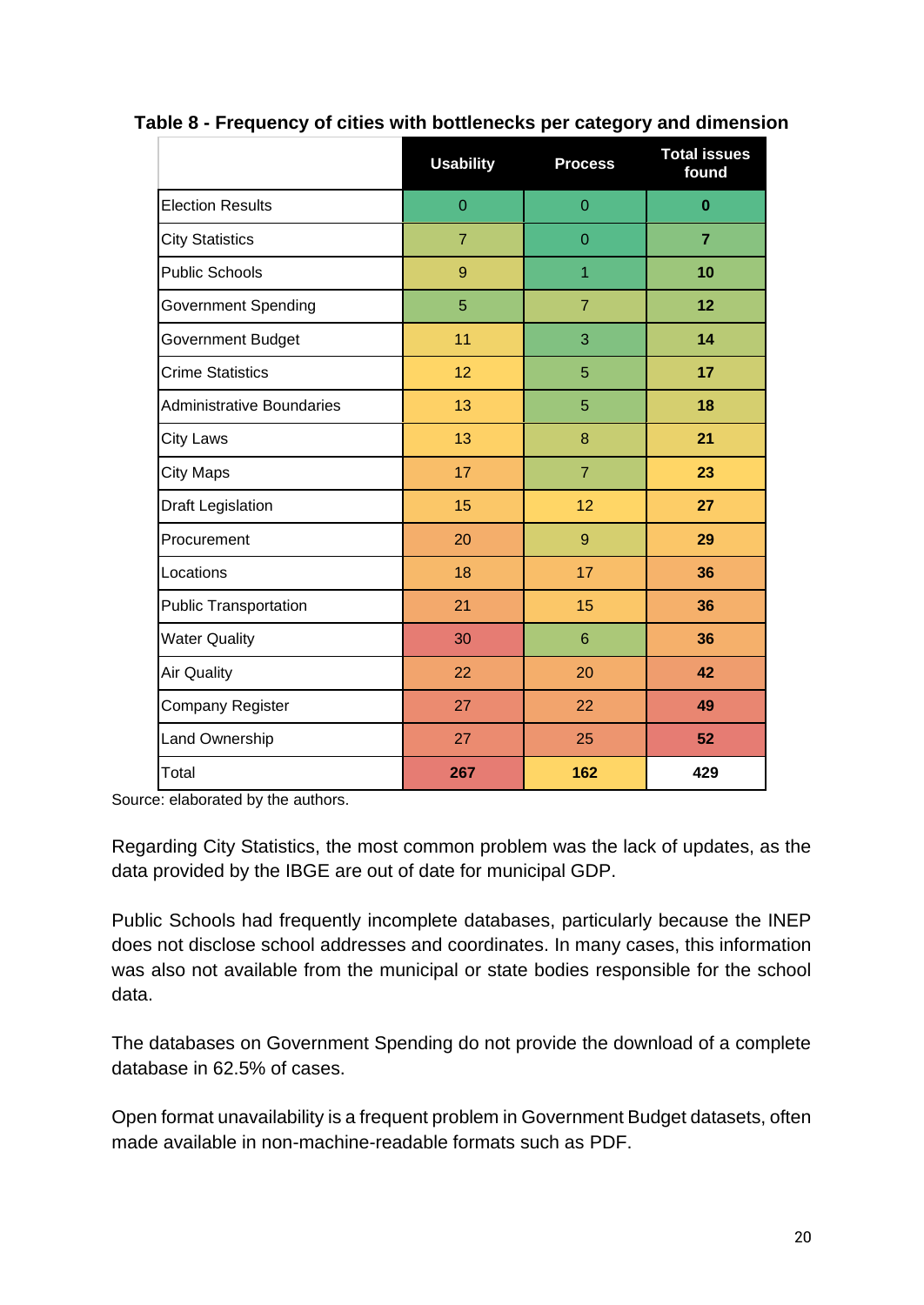Crime statistics had incomplete datasets for almost all cities. In seven of the eight evaluations, no detailed data was found on gun seizure.

The Administrative Boundaries and City Maps databases were often made available on the same platform, presenting identical issues in most cases. In six of the eight cities, the datasets evaluated had update issues: their last updates had happened more than a year prior to when the data was collected. The main distinction between the two dimensions is due to the fact that several cities do not provide some of the characteristics looked for by the index for the city maps.

Most of the City Laws databases were evaluated as simple to find and view. However, when trying to obtain a large amount of laws simultaneously or data in open format, this dimension presents some issues. All cities, except for São Paulo, had open format issues or lack of a complete database available, and in most cases both issues were detected.

Regarding Draft Legislation, all databases evaluated were diagnosed with issues regarding the download of a complete database, since none of the sources provides the votes or transcription of the debates together with the bills. Therefore, it is necessary to obtain that information separately by searching by the date when the project was discussed.

Regarding Procurement, we noticed that, in almost all cases (seven of eight cities), it was not possible to download a complete database, and in six of the eight municipalities evaluated, an open format was not available.

In all cities, except for Rio de Janeiro, the datasets referring to the Locations dimension received scores of less than 100%. We also observed that, although all municipalities have this database, only five of them make it available, of which only two present information regarding the postal codes of the locations*<sup>12</sup>* .

None of the Public Transportation datasets met the criteria for downloading a complete database. For information regarding the connections between different types of transportation, the only city who did not fail these criteria (Uberlândia-MG) did not have this possibility, as it has only one type of transportation available.

The Water Quality dataset presented the most frequent usability issues, even though all cities presented public information about this topic. The eight datasets had updating issues – updates should be at least weekly – and did not provide an open format. We

<sup>&</sup>lt;sup>12</sup> There is a controversy about the commitment to disclosing this data by the company Correios (for the entire national territory). For more information, see [the forum \(OKFN, 2018\)](https://discuss.okfn.org/t/entry-for-locations-brazil/4533) at the link [https://discuss.okfn.org/t/entry-for-locations-brazil/4533.](https://discuss.okfn.org/t/entry-for-locations-brazil/4533) There is also a paper analyzing the appropriation of the postal codes by the company Correios (RIBEIRO e OLIVEIRA, 2017).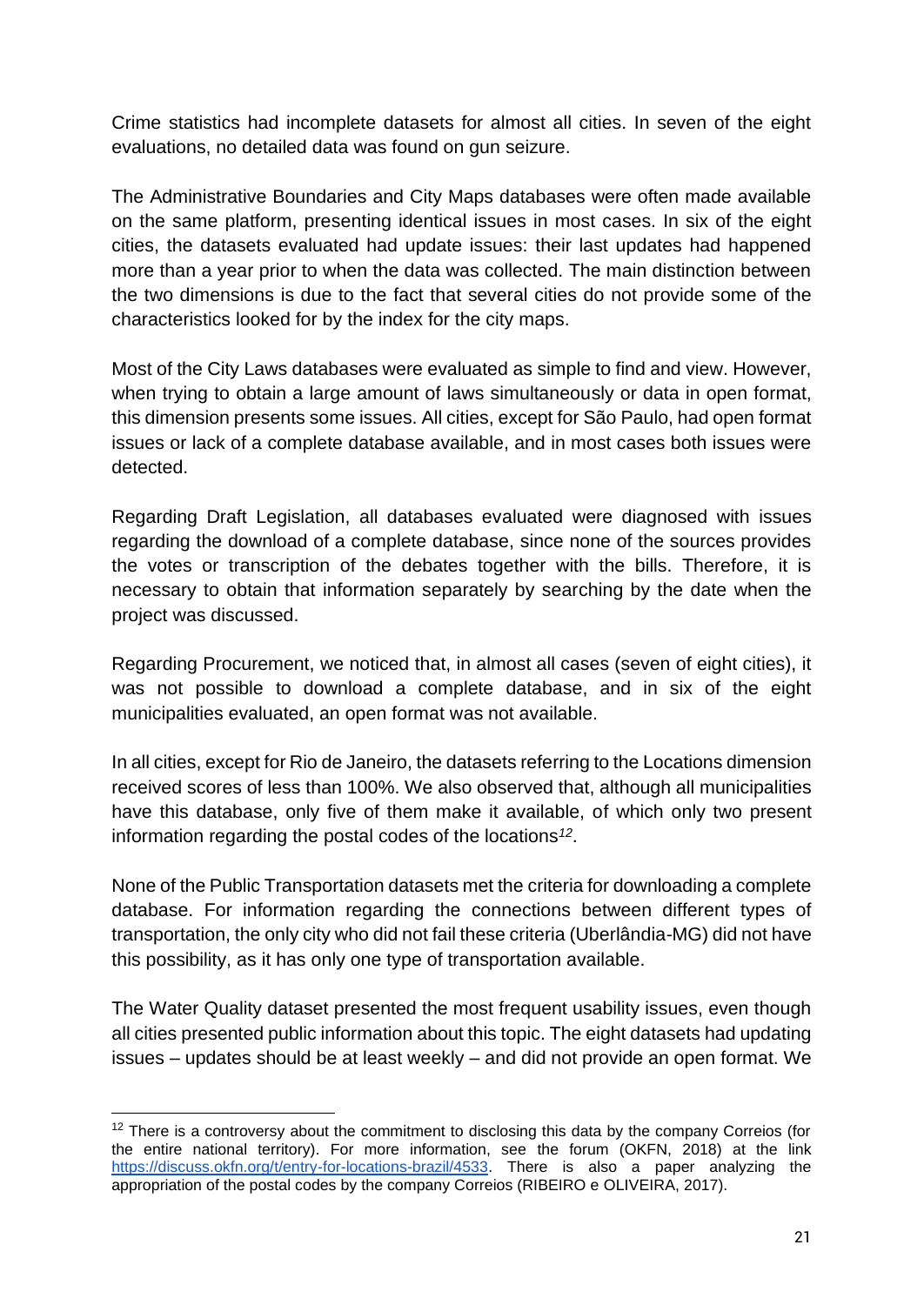also observed that none of the cities evaluated, except for Rio de Janeiro, presented all the water evaluation parameters desired by the ODI methodology.

Regarding the databases on Air Quality, out of the eight cities evaluated, only four provided data on this topic. The city of Belo Horizonte was the only one to obtain a score of 100%, while the other cities evaluated had important flaws in their data presentation. In Brasília, the data was very outdated compared to what the ODI looks for: the last available information was from four months before the data collection, while daily updates are expected. In Porto Alegre, according to the air quality bulletin, the city's stations were undergoing maintenance and there was no sufficient data to conduct the survey. For the city of Salvador, the government body INEMA (Institute of the Environment and Water Resources) reports that the data is collected by the CETREL (Center for Liquid Effluent Treatment) in technical cooperation with the government of the state of Bahia, but there was no information available about the capital city.

Company Register data is also collected by all municipalities evaluated, but the data is public is only four of them. In most of the cities evaluated, there was the possibility to buy this database from the respective state trading boards, which is a great obstacle to the transparency of these datasets. In Porto Alegre, the disclosure of this information is done through the Municipal Department of Industry and Commerce, which provides a complete database in an open format, demonstrating its intention of being transparent with the records of companies in the city. In Rio de Janeiro and Salvador, it is only possible to obtain the data through prior knowledge of the company's tax identification number (CNPJ) or company name, which limits access to the complete data. More specifically in the case of Rio, it is possible to obtain a list of companies registered in the Rio de Janeiro invoice system, which is not the case for all companies registered in the municipality, since that registration is only necessary for issuing electronic invoices.

Land Ownership records are a type of data which presents issues everywhere in the world (OKFN, 2016). It is not different in Brazil, even though the data is collected – the city administration is responsible for the collection of taxes on urban property (IPTU), for example. However, nothing has changed regarding the transparency of this information, at least in the comparable cases (Rio de Janeiro and São Paulo). Regarding the other six cities, only one of them (Brasília) presented a qualifiable database. In São Paulo, which was a highlight since its database was 100% compliant, the data disclosed did not include the property boundaries, only identification, property type and value.

### **4. Final Remarks**

The Brazilian Open Data Index for Cities evaluated the state of open data, based on data from 2017, in 136 databases: 17 dimensions were evaluated in eight participating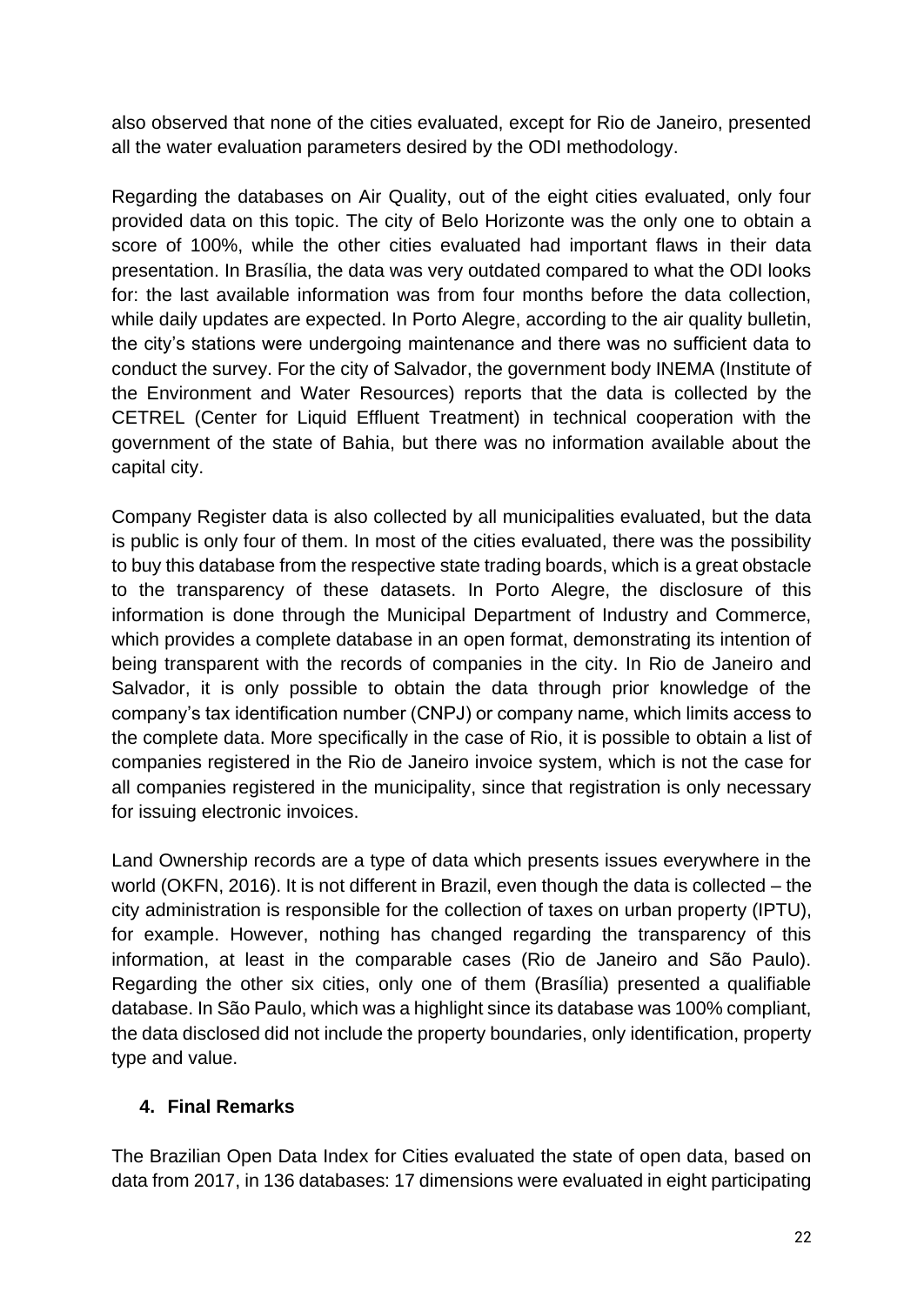cities, a considerable increase compared to 2016, when 36 databases were evaluated in two participating cities. This alone reveals a positive fact: the number of people interested in the subject of transparency and open data in Brazilian cities is growing.

The process of data collection, review and consolidation is a pioneer in the country and included the participation of local groups in the eight cities evaluated: Belo Horizonte-MG, Brasília-DF, Natal-RN, Porto Alegre-RS, Rio de Janeiro-RJ, Salvador-BA, São Paulo-SP and Uberlândia-MG.

The purpose of this paper is to outline ways for participating cities to improve their open data policies. The main method for analyzing the results was the identification of bottlenecks by dimension and by city.

Regarding the year of 2017 in the case of the two cities in which the evaluation was made in two moments, there was no visible evolution. The number of 100% open databases is the same and the score improvement was small. This means that there is still the same room for improvement as last year for these cities.

Among the evaluated dimensions, four stood out because they presented the highest amounts of bottlenecks: Land Ownership, Company Register, Air Quality and Water Quality. Of all the bottleneck types detected, 62% are usability issues and 38% are process issues, corroborating the conclusion from last year's ODI that advances are more visible in the disclosure of data than in facilitating understanding and usability. There is also a latent need for more databases that can be adequately used and transformed into information.

The average score for the dimensions in the cities evaluated was 65%, similar to the national average in the 2016 Global Open Data Index<sup>13</sup>. This result shows that there is still a lot of room for improvement in all municipalities evaluated. Only 25% of the databases analyzed in the universe of the eight cities obtained the maximum score, with two dimensions presenting data which is made available to all cities through federal agencies.

Five of the 17 dimensions evaluated did not obtain the maximum score in any of the evaluated cities (Company Register, Public Transportation, Water Quality, Procurement and Draft Legislation). For three of the datasets evaluated – Air Quality, Company Register and Land Ownership – there was no public information for half or more of the cities assessed, showing that many municipalities still lack data availability for their population.

Many improvements can be made in the way data is made available from by city governments or bodies, and different dimensions require distinct forms of

<sup>&</sup>lt;sup>13</sup> Brazil obtained a score of 68% in the evaluation based on OKFN (2016).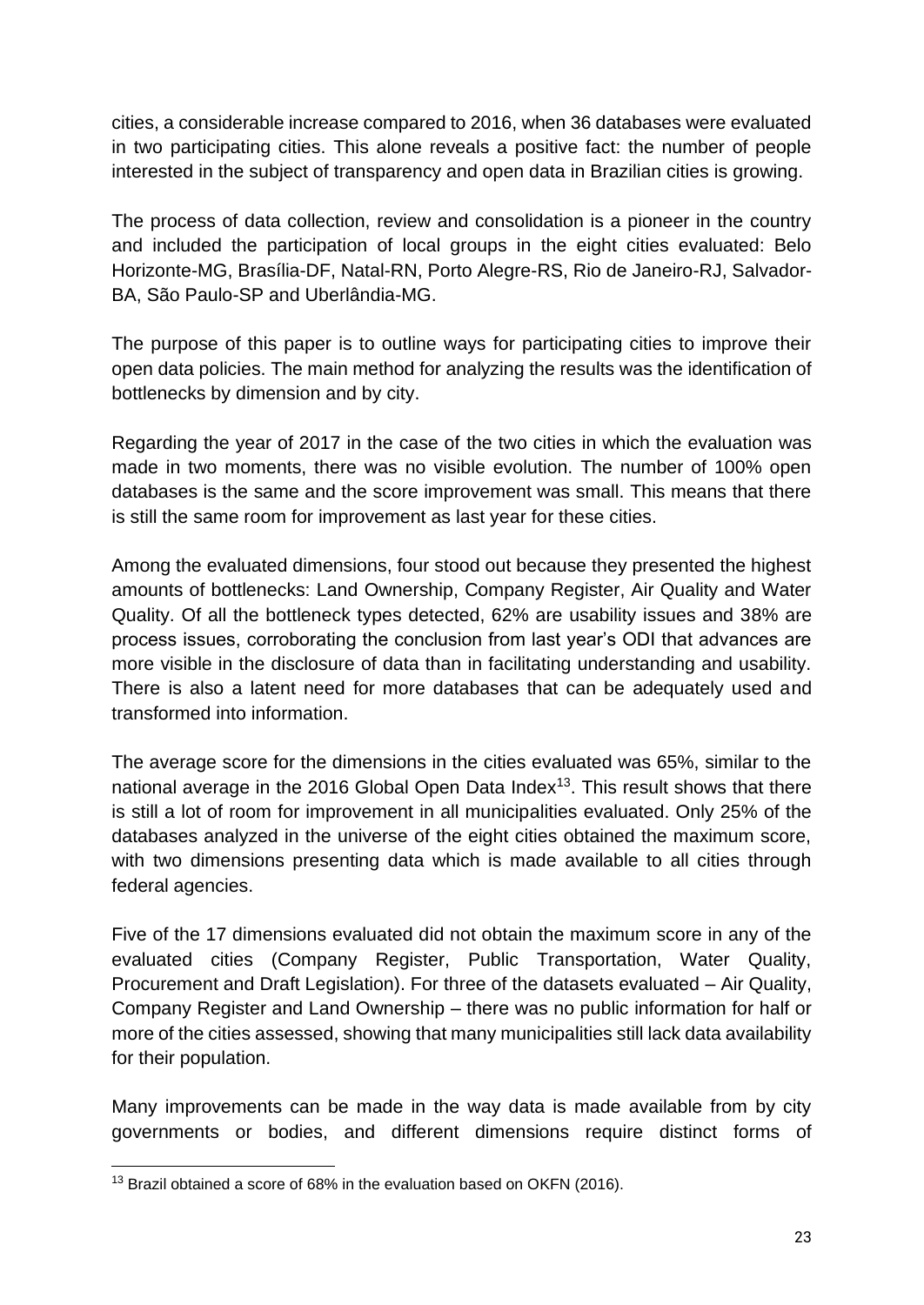improvement. This paper outlines which datasets need priority attention and where the most common issues are found, with guidelines for improving the open data policies in the cities.

Replicable good practices should focus their efforts on centralizing information into a single portal that is easy to understand, prioritizing user experience. We can observe that the efforts made by the cities in this direction are, in general, incomplete. For example, the city of São Paulo is a good example of geographic information consolidation (GeoSampa), but the portal does not present other types of data. Efforts for providing APIs, for example, which are common in many of the cities evaluated, can also improve to include greater range of dimensions and use good documentation practices to help in the process of using the data.

With a more powerful assessment than last year, we came to a similar conclusion, which is also present in the result of the federal evaluation: Brazil is an important actor in the issue of transparency and this is reflected to some extent in its cities, but there is still a focus on the idea that disclosing information is enough in terms of the commitment to transparency. However, more needs to be done: open, user-friendly databases with appropriate metadata, clearly intended for the public domain, which are easy to use and understand for a growing population. With this, the transparency and open data agenda can effectively contribute to the advancement of democracy.

### **References**

CADASTA (2019). *Overview of Property Rights Data.* Available at: <https://cadasta.org/open-data/overview-of-property-rights-data/>**.** Accessed on May 30th, 2019.

FAO - FOOD AND AGRICULTURE ORGANIZATION (2015). *Global Administrative Unit* **Layers. Available at:** *Available* **at:** <http://www.fao.org/geonetwork/srv/en/metadata.show?id=12691>**.** Accessed on May 30th, 2019.

NDI - NATIONAL DEMOCRATIC INSTITUTE (2019). *About NDI*. Available at: <https://www.ndi.org/about-ndi> **.** Accessed on May 30th, 2019.

\_\_\_\_\_\_ (2015). *Open Election Data Initiative:* Election Data Guide (2015). Available at:<https://openelectiondata.net/en/guide/>**.** Accessed on May 30th, 2019.

ODW - OPEN DATA WATCH (2013). *Open Data Watch: About.* Available at: [https://opendatawatch.com/about/. Accessed on May 30th, 2019.](https://opendatawatch.com/about/)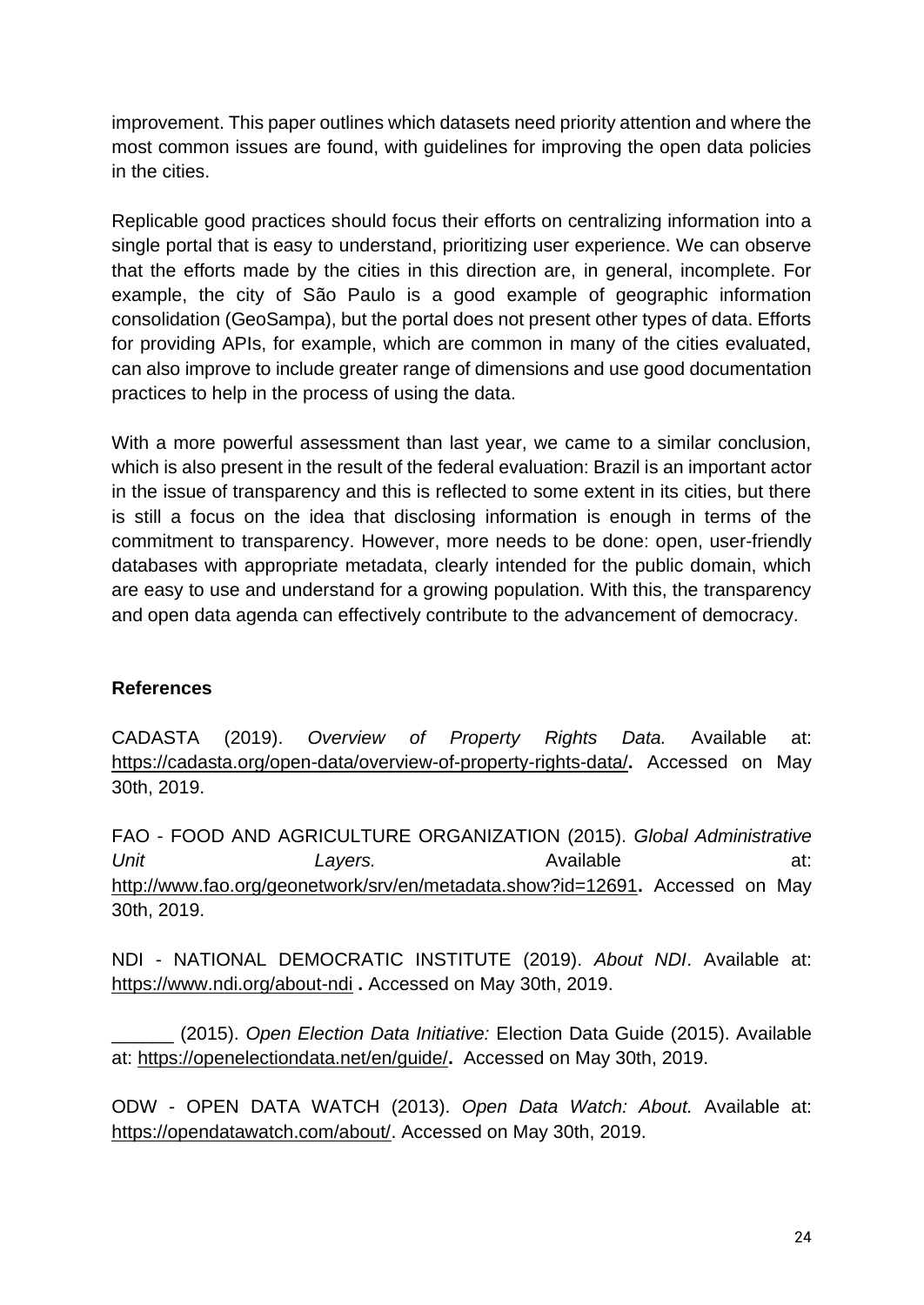OKFN - OPEN KNOWLEDGE FOUNDATION (2019). *Open Spending*. Available at: [https://openspending.org/.](https://openspending.org/) Accessed on May 31th, 2019.

\_\_\_\_\_\_ (2018). *Open Knowledge Forums.* Available at: <https://discuss.okfn.org/>. Accessed on May 30th, 2019.

\_\_\_\_\_\_ (2016). *Global Open Data Index*: Survey. Available at: [http://global.survey.okfn.org/.](http://global.survey.okfn.org/) Accessed on May 29th, 2019.

\_\_\_\_\_\_ (2006). *Open Definition.* Available at:<https://okfn.org/>**.** Accessed on May 29th, 2019.

OPEN CONTRACTING PARTNERSHIP (2016). *Open Contracting Data Standard: Documentation.* Available at: <http://standard.open-contracting.org/latest/en/>**.**  Accessed on May 30th, 2019.

OPEN CORPORATES (2010). *About OpenCorporates*. Available at: <https://opencorporates.com/info/about> **.** Accessed on May 30th, 2019.

OPEN DATA CHARTER (2015). *Open Data Principles.* Available at: [http://opendatacharter.net/principles/.](http://opendatacharter.net/principles/) Accessed on May 31th, 2019.

OPENING PARLIAMENT [\(2012\).](https://opendatawatch.com/about/) *[Declaration of Parliamentary Openness initiatives.](https://opendatawatch.com/about/)* [Available at:](https://opendatawatch.com/about/) [https://openingparliament.org/declaration/. Accessed on May 30th, 2019.](https://openingparliament.org/declaration/)

RIBEIRO, A. M. A.; OLIVEIRA, E. B. (2017). Código de endereçamento Postal (CEP), um obstáculo aos Dados abertos no Brasil. *Revista Eletrônica de Comunicação, Informação e Inovação em Saúde*, v.11, nov.

RUEDIGER, M. A. et al. (2018a). *Os deslocamentos do crime:* relações entre espaço e práticas ilegais. <https://bibliotecadigital.fgv.br/dspace/handle/10438/20258>[.](https://bibliotecadigital.fgv.br/dspace/handle/10438/18914)  [Accessed on May 30th, 2019.](https://bibliotecadigital.fgv.br/dspace/handle/10438/18914) 

\_\_\_\_\_\_ (2018b). *Violência contra mulher:* um outro olhar sobre a violência a mulher: o que dizem as denúncias no Estado do Rio de Janeiro. Available at: <https://bibliotecadigital.fgv.br/dspace/handle/10438/24196>. [Accessed on May 30th,](https://bibliotecadigital.fgv.br/dspace/handle/10438/18914)  [2019.](https://bibliotecadigital.fgv.br/dspace/handle/10438/18914)

\_\_\_\_\_\_ (2017a). *Índice de dados abertos para o Brasil*. Available at: <http://bibliotecadigital.fgv.br/dspace/handle/10438/18299>*.* Accessed on May 29th, 2019.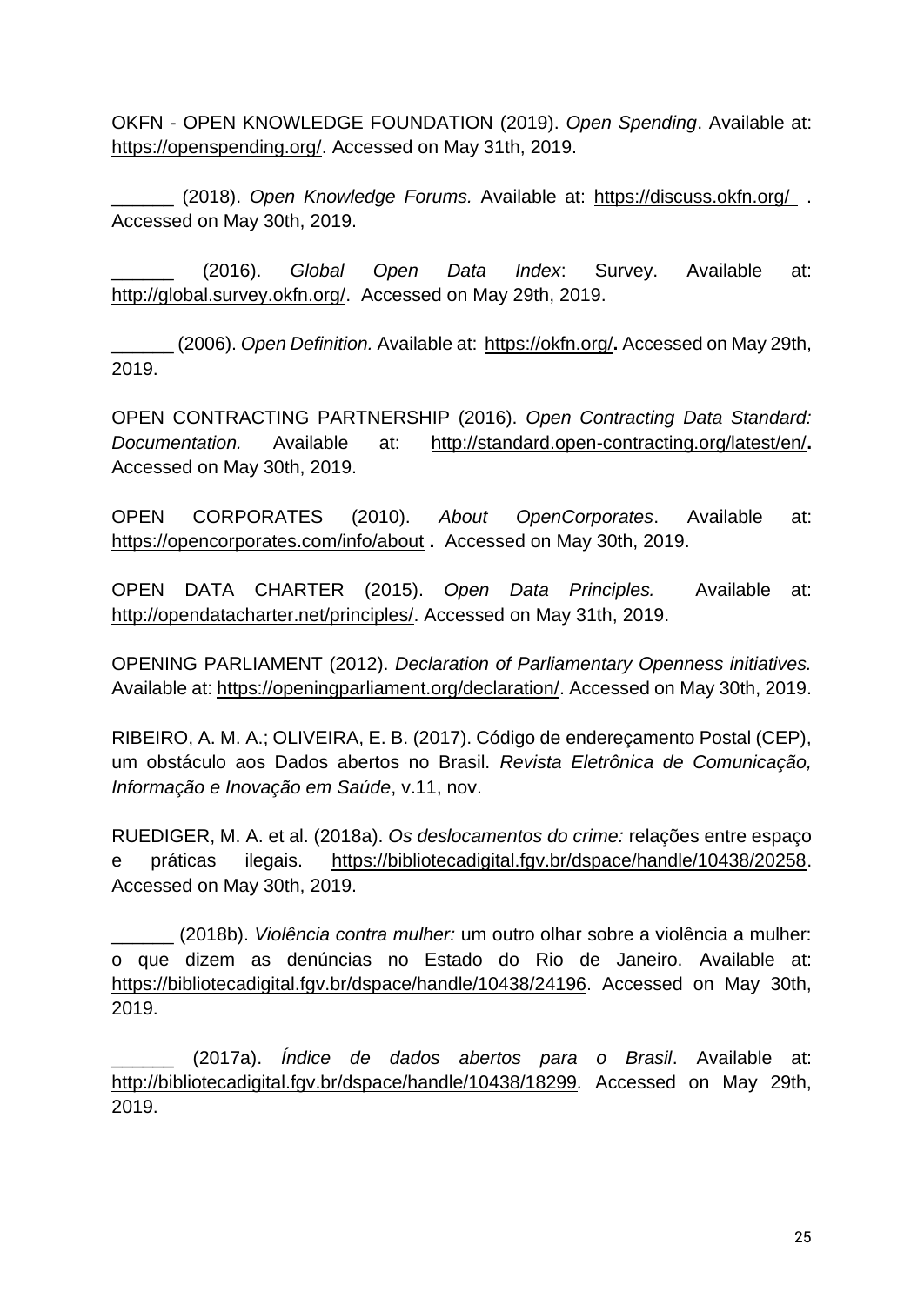\_\_\_\_\_\_ (2017b). *Índice de dados abertos para cidades:* São Paulo. Available at: <http://bibliotecadigital.fgv.br/dspace/handle/10438/18295>[.](http://bibliotecadigital.fgv.br/dspace/handle/10438/18296) Accessed on May 29th, 2019.

\_\_\_\_\_\_ (2017c). *Índice de dados abertos para cidades:* Rio de Janeiro. Available at: [http://bibliotecadigital.fgv.br/dspace/handle/10438/18296.](http://bibliotecadigital.fgv.br/dspace/handle/10438/18296) Accessed on May 29th, 2019.

\_\_\_\_\_\_ (2016a). *Denúncia, crime e castigo:* o ciclo da violência na cidade do Rio de Janeiro. Available at: [https://bibliotecadigital.fgv.br/dspace/handle/10438/18914.](https://bibliotecadigital.fgv.br/dspace/handle/10438/18914)  [Accessed on May 30th, 2019.](https://bibliotecadigital.fgv.br/dspace/handle/10438/18914) 

\_\_\_\_\_\_ [\(2016b\).](https://www.who.int/water_sanitation_health/publications/drinking-water-quality-guidelines-4-including-1st-addendum/en/) *[Desigualdades sobre trilhos e rodas: um estudo sobre acesso à](https://www.who.int/water_sanitation_health/publications/drinking-water-quality-guidelines-4-including-1st-addendum/en/)  [cidade.](https://www.who.int/water_sanitation_health/publications/drinking-water-quality-guidelines-4-including-1st-addendum/en/)* [Available at:](https://www.who.int/water_sanitation_health/publications/drinking-water-quality-guidelines-4-including-1st-addendum/en/) <https://bibliotecadigital.fgv.br/dspace/handle/10438/18237> . Accessed on May 30th, 2019.

\_\_\_\_\_\_ [\(2016c\).](https://www.who.int/water_sanitation_health/publications/drinking-water-quality-guidelines-4-including-1st-addendum/en/) *[Universo escolar:](https://www.who.int/water_sanitation_health/publications/drinking-water-quality-guidelines-4-including-1st-addendum/en/)* [o estado da educação no Brasil. Available at:](https://www.who.int/water_sanitation_health/publications/drinking-water-quality-guidelines-4-including-1st-addendum/en/)  [https://bibliotecadigital.fgv.br/dspace/handle/10438/18238. Accessed on May 30th,](https://bibliotecadigital.fgv.br/dspace/handle/10438/18238)  [2019.](https://bibliotecadigital.fgv.br/dspace/handle/10438/18238)

RUEDIGER, M. A.; MAZZOTTE, N. (Ed.). *Índice de dados abertos para cidades*. Rio de Janeiro: FGV DAPP, 2018.

UNGGIM - UNITED NATIONS COMMITTEE OF EXPERTS ON GLOBAL GEOSPATIAL INFORMATION MANAGEMENT (2015). *The Status of Topographic Mapping in the World.* Available at: https://www.isprs.org/documents/reports/The Status of Topographic Mapping in t [he\\_World.pdf](https://www.isprs.org/documents/reports/The_Status_of_Topographic_Mapping_in_the_World.pdf)**.** Accessed on May 30th, 2019.

UNGIWG - UNITED NATIONS GEOGRAPHIC INFORMATION WORKING GROUP (2006). *Core Geo-Database.* Available at:<http://ungiwg.org/coreDB>**.** Accessed on May 30th, 2019.

UPU - UNIVERSAL POSTAL UNION (2009). *Addressing and Postcode Manual.* Available at: [http://www.upu.int/fileadmin/documentsFiles/activities/addressingAssistance/manual](http://www.upu.int/fileadmin/documentsFiles/activities/addressingAssistance/manualAddressingAddressingAndPostcodeManualEn.pd) [AddressingAddressingAndPostcodeManualEn.pdf.](http://www.upu.int/fileadmin/documentsFiles/activities/addressingAssistance/manualAddressingAddressingAndPostcodeManualEn.pd) Accessed on May 30th, 2019.

WHO - WORLD HEALTH ORGANIZATION (2005). *Air quality guidelines:* global update 2005. Available at: [https://www.who.int/phe/health\\_topics/outdoorair/outdoorair\\_aqg/en/.](https://www.who.int/phe/health_topics/outdoorair/outdoorair_aqg/en/) Accessed on May 30th, 2019.